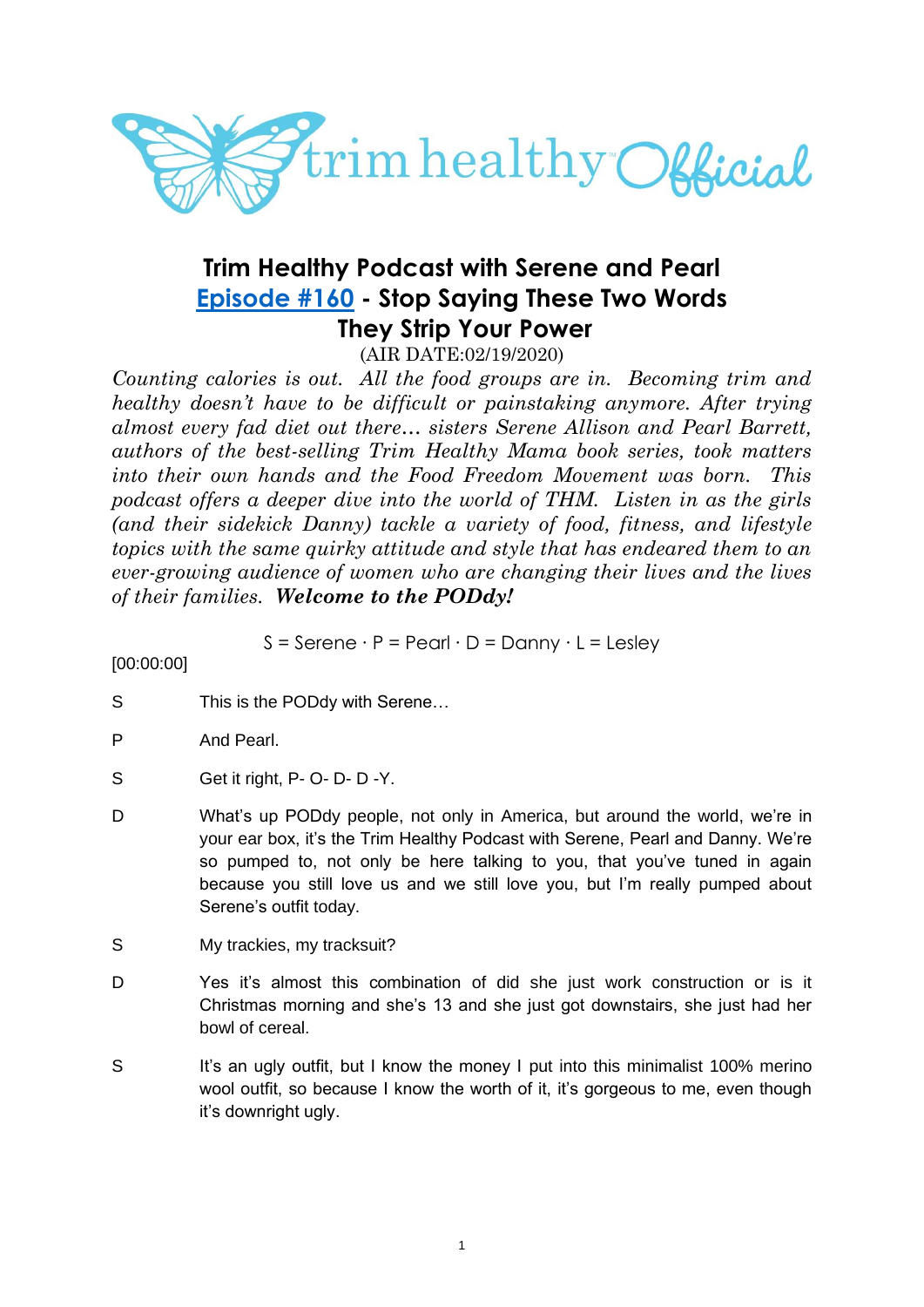# [00:00:49]

- P Oh okay, so I said something about Serene the other day, I said, oh your babe, Solace, I said, you really dressed her up today, didn't you Serene, I was being sarcastic, she looked like she, you know, we live on the Hilltop and Primm Springs and something happens to clothes, it's like you look like you're about ten years behind. And so that's what Solace looked like, and she said Pearl, that's wool, I just spent a hundred bucks on that. And I looked at the outfit in a completely different way.
- S Yes exactly.
- D And Serene, no it's not ugly, it's like an un-yoga outfit.
- S It's totally un-yoga.
- P People want to know what it is, so she's wearing grey sweatpants.
- S Yes, but they're merinos.
- P They're so loose.

# [00:01:31]

- S Sweatpants should only be worn at home, but Merinos, I got in New York. P Special hiking UGG boots. S Yes, special hiking UGG boots, with red laces by the way. P You have a great sweatshirt, but I bet it's wool. S It's wool, it's all wool. P It looks like it could come from Wal-Mart, I'm sorry. S Yes, it does, it looks like it's totally that, like, eight buck brand stuff, but it's wool, so I know the worth. P So, to you it's a hundred bucks. S Oh yes. P Let's start on this podcast, I've got something to bring, I'm actually reading this book…
- S Oh, can I just say something really quickly, just about the Hilltop, you said Hilltop and things, like, look old real quick. So, I was reading my baby Goodnight Moon. Oh don't love you that book.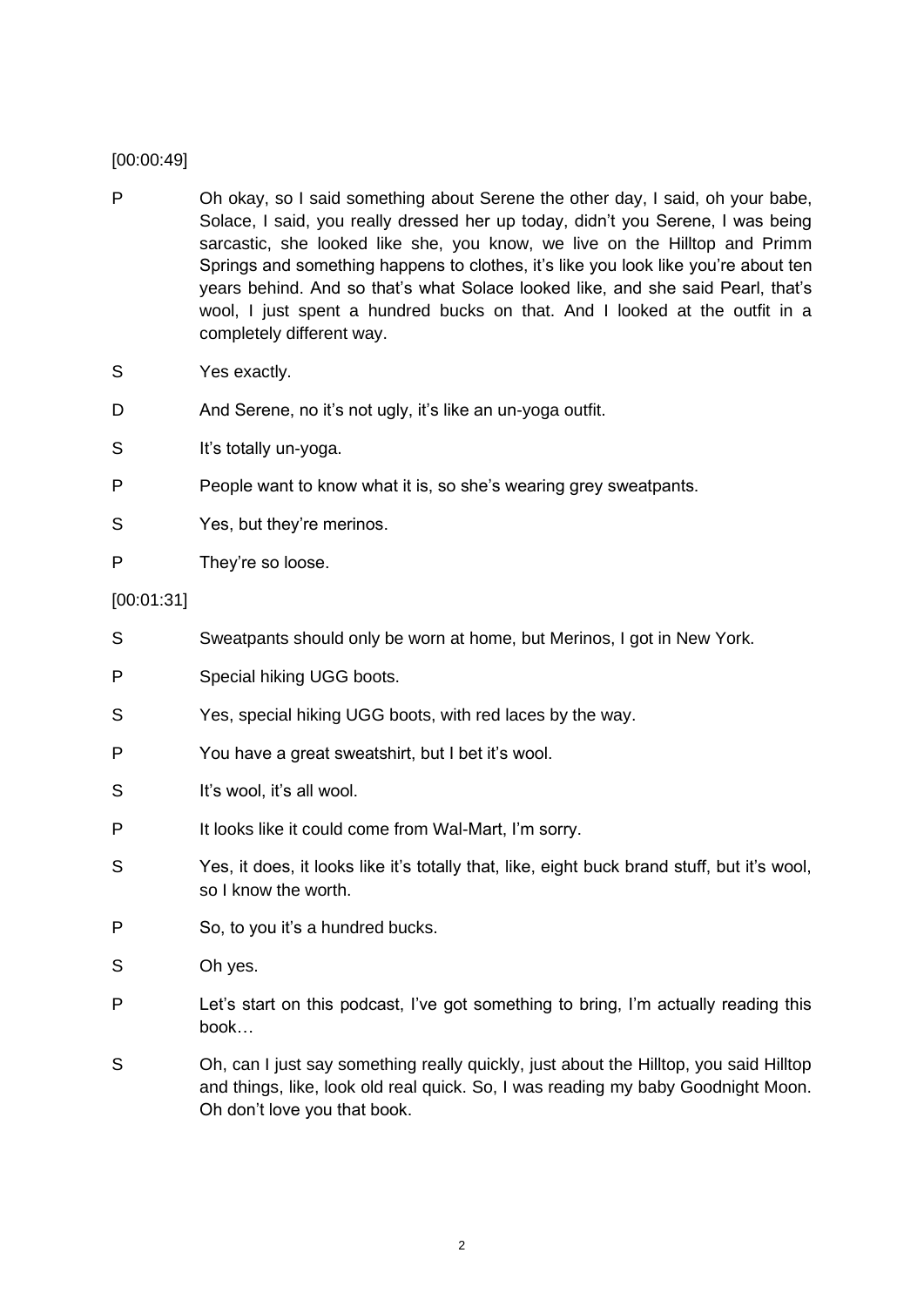# [00:02:10]

- P Oh, I love Goodnight Moon.
- S And the pictures are just gorgeous, the lighting it's so gorgeous. And I was pointing out the bunny in bed and the little bowl of mush on the side table and I was pointing out everything on the page. And then she pointed at this other thing in the corner, I'm like, yes that's Hilltop dirt. And every time we turned we turned a page, we'd point at everything and she'd point to the other splotch and it was Hilltop, you always had to point to the Hilltop dirt, because all the books are covered.
- P Hilltop dirt's special, I'm telling you. So, I'm reading this book, it's called Mini Habits for Weight Loss. Now, I always like to get a good book, just to see what other people are saying. And, you know, I don't always agree with everything in a book, but I can always learn something, that's what I find. Oh boy, I sound like my mother there.
- D That was very balanced of you, way to include everyone, Pearl.
- P It's by Stephen Guise, G- U -I -S -E, I think that's how you spell it, interesting, interesting book. Serene, I want you to read it, I haven't even passed it along to you, because I'm not quite finished.
- S I read your other book you passed along to me, loved it, changed my life.

# [00:03:09]

- P So, he talks, the first half of the book is talking about why not to diet, I totally agree with that. He is of the opinion that if you eat whole foods and their natural state you're not going to gain weight. Now, he's a guy, so he lost a lot of weight doing that, he doesn't eat processed food and he lost a lot of weight. For a lot of women, I'm sorry Stephen, you have an amazing book and I got so much out of your book, but it's not going to work…
- S Medjool dates with raw goat's milk and homemade bread.
- P We know how some Crossovers make us ladies gain weight.
- D You know what, that's so interesting you brought this up, because I've been, sort of, been on a high horse with my doctrine and I just learnt something new.
- P What?
- D My doctrine has been that if you just eat food that the earth gives you, you'll lose weight or really struggle to gain weight.
- S Say that to my baby.
- P No, you can gain weight if you do right with healthy food, you can.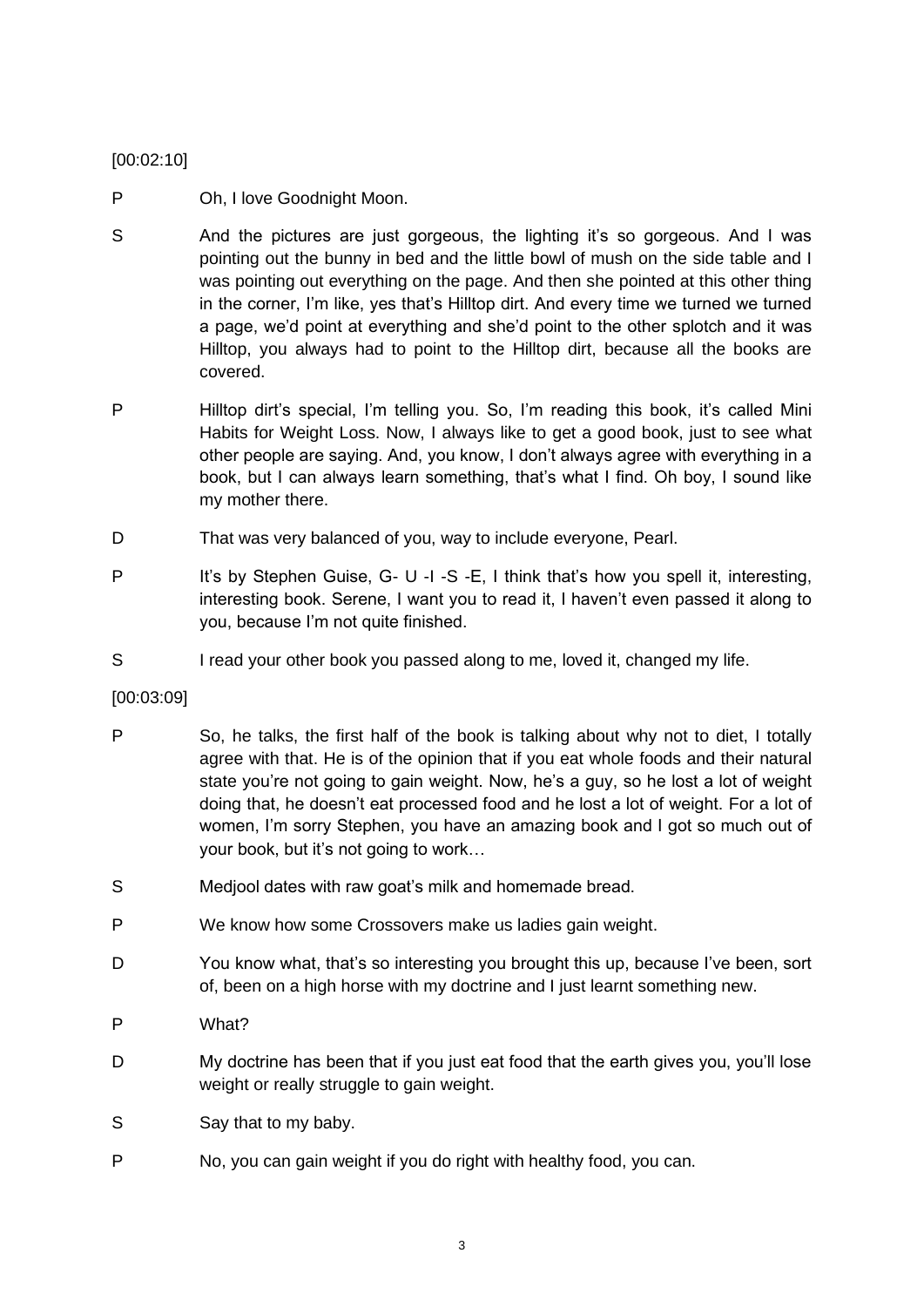# [00:04:01]

- S Oh yes, my baby's got the inner-thigh rolls, four of them in a row.
- P Listen, you feast on dried fruits and nuts at the same time and put some nut butter drizzled on top and then some heavy cream, I'm telling you I could get some large thighs on that.
- S Whole milk, people.
- D So, is what you just described, kind of, like ice-cream for people who are health conscious?
- P It's delicious.
- S Is it like the difference in the different babies too, like you get babies on the good old breast milk and they're cute little tree frogs, skinny little legs and cute. And then you get the real cute babies…
- P Yes, but anyway, this is not… Yes, Danny's got a high metabolism, no matter what. But this is not what I want to talk about, because I don't want to down Stephen Guise, he is brilliant what he stumbled. Mini Habits, this is his second book, I haven't read his first book, I'm going to get it, it was just called Mini Habits. He talked about how he changed his whole life through deciding, because he was always one of those guys, oh I've got to go work out for an hour, yes I'll do it tomorrow, you know, and then he wouldn't get around to it. I want to read more books in my life, so this year I'm going to read 20 books, I read nothing, you know. So, he changed his whole life by saying, I'm going to get down and I'm going to do one pushup. Well, one pushup has led to him to now being a fit muscley guy, because…
- D He listened to our podcast.
- P Well, it's just the little things you can do.
- D I said that months ago.
- P You did, Danny.
- D Just do one push up.
- P That's what you said.
- S Danny, you said it first.
- D I need credit. Credit!

# [00:05:24]

P And that's because when you actually do the thing and when it's obtainable, when it's these small goals, your body says, well I did that, now I can do this.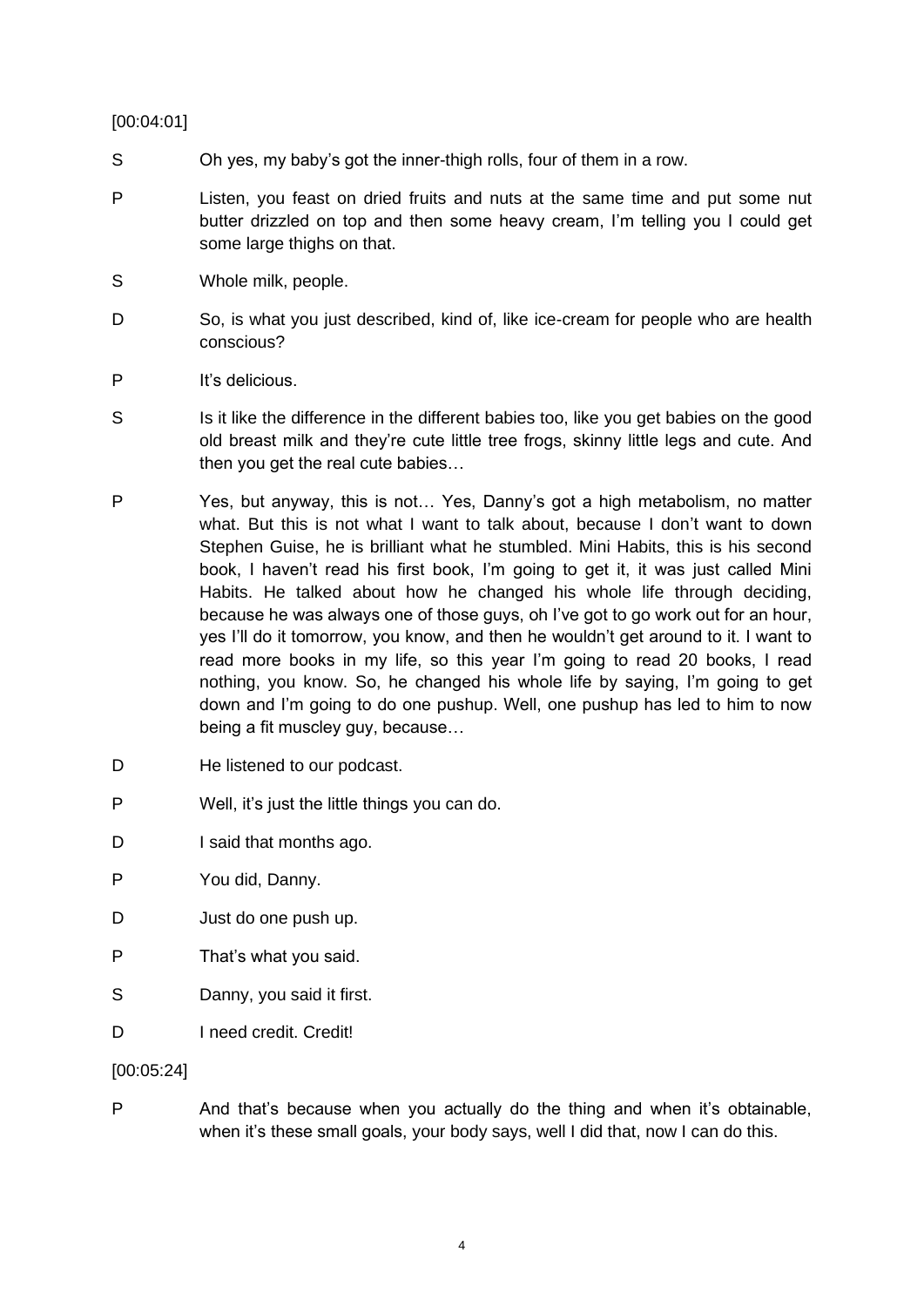- S Hey, no one sits down to a box of crackers and says I'm going to eat every single last cracker.
- P But you do.
- S You just say I'm just going to have one.
- P And so it starts. So, it's all about the start. And guess what it's about, it's about winning. When you win, when you do that one pushup, you've already won, so you're a winner instead of a loser. Like, if I go down and want to 25 pushups, but I do 23, I'm a loser.
- S I know.
- P So, your brain loves to be a winner. And so when you win, you want to do more winning. So, that's what the whole book's about, okay.
- S That is fantastic.
- P And I just love it, I've already picked some more things up. You know how I've always wanted, I've been on a quest to be a bedmaker, you guess have listened to the poddy for a while know my journey through that and I am a bedmaker, I've completely changed from never making my bed, to mostly making it.

[00:06:20]

- P But he's helped me again, guess what, he gives you these little triggers, right, so things that make you do your little habit, okay so what your goal is, so to me used to, sort of, get frazzled when my day was crazy and some days I just wouldn't make my bed and there'd be a week and I wouldn't make my bed. And then I'd have to really force myself to make my bed again, you know. And so he gives you cues, so now my cue is if I walk through my room and my bed is unmade, and there's nothing pressing, like I don't, nothing is calling me with absolute emergency, I take the time and I make my bed. Because to me it was all about, well right now I'm on my way to do something else, I'll come back to that. But my cue is, walk past, is it unmade, just ask yourself the question, is there an emergency going on, two questions, oh no, I can make the bed, that's easy. So, there's all these little cues and, you know, I've become even a better bedmaker since I've read his book.
- D I'm so proud of you.
- S That is great.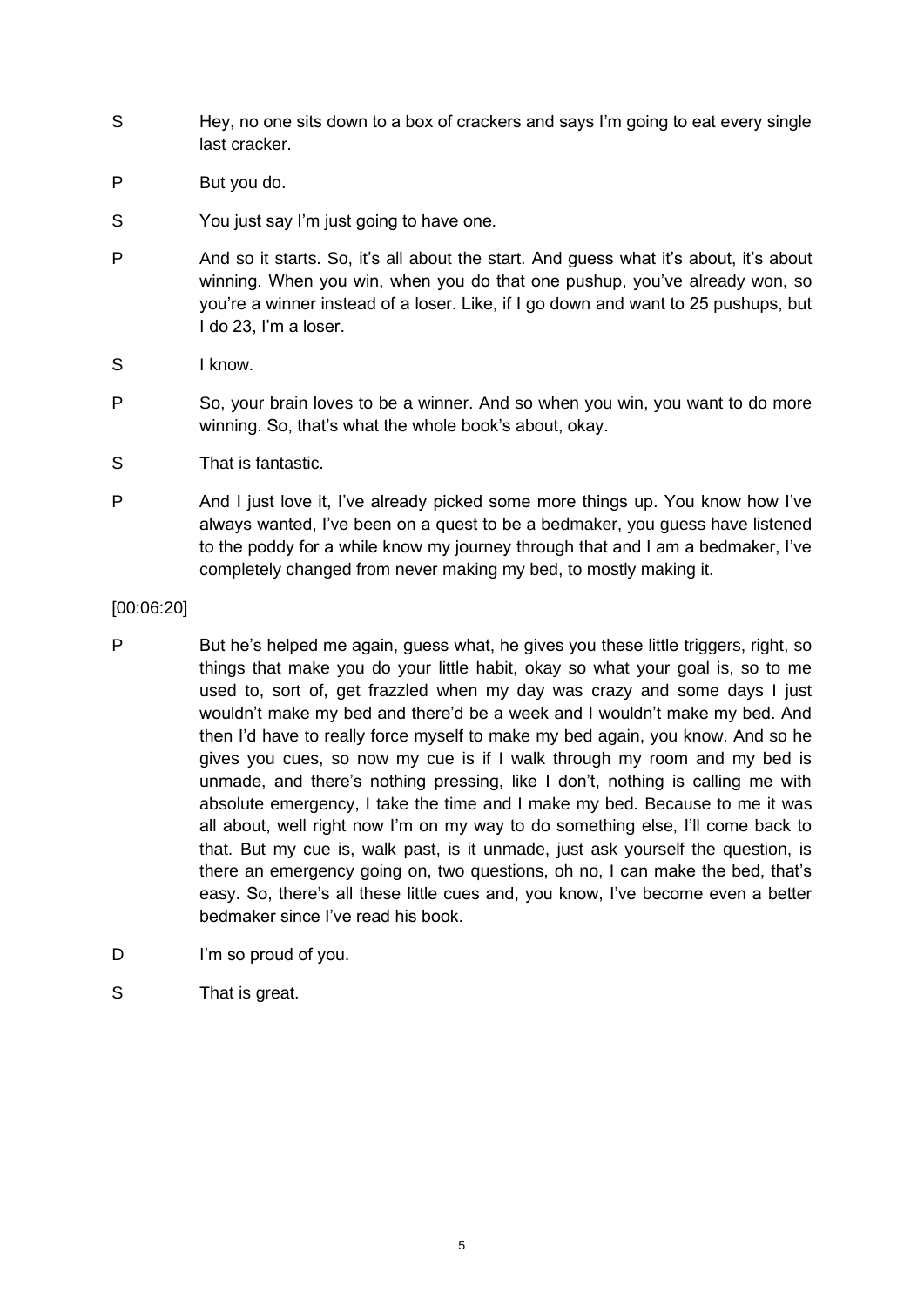# [00:07:18]

- P Thank you. But I wanted to talk to something today that I want to bring to all of you at Trim Healthy Mama, because there was something interesting he said, he said a lot of little hints in the book, but something he said, you can't or you don't, and this has helped him, and I realize this is something I've done in my own life.
- P So, if you're walking into a store and there's a bunch of junk food, there's potato chips or, you know, candy bars, just junk, or you go to a friend's house and, you know, she's offering you that cake and you could decide to take the cake, we all have freedom, but you don't want to.
- S You've already politely eaten a meal.
- P Yes, you're doing well, you just don't want to do that or you drive through or, you know, you want to drive through, your body tells you to drive through, and you're thinking it over. So, here's what he said to say, to tell other people and tell yourself, never say I'm sorry I can't do that, you know, I'm trying to watch my weight, oh, I can't have potato chips, sorry I can't, no I better not, I can't have that cake or I can't drive through, it's really bad for my body. Don't ever say I can't, because your power is being stripped.
- S I love it.
- P Say I don't. Okay, so I realized, so that was something I learned to do on my own, when I walk into a store, let me tell you, they don't beg to Serene, but the chocolate and the candy bars, there's things at, when you're checking out at the gas station, they call to me.

# [00:08:39]

- D Oh yes, all day.
- P Serene, I don't know if you know what it feels like, but they call.
- S I don't, but other things call to me.
- P They call.
- S A whole quart of tahini at 12 o'clock at night calls to me.
- P Yes, it calls. But I would just, I would always just say in my head, oh I'm that girl that doesn't do that, I don't that, I just don't do that and would shut my brain off like bang, because it wasn't…
- S Do it again, I wish we could have a visual of that.
- D You know what they ought to do at those impulse areas when you're checking out, they ought to just go ahead and put the sign up that says treat yourself just this once, because that's the phrase that goes through my head, 100%, never do I say I'm not that guy, I'm like treat yourself just this once.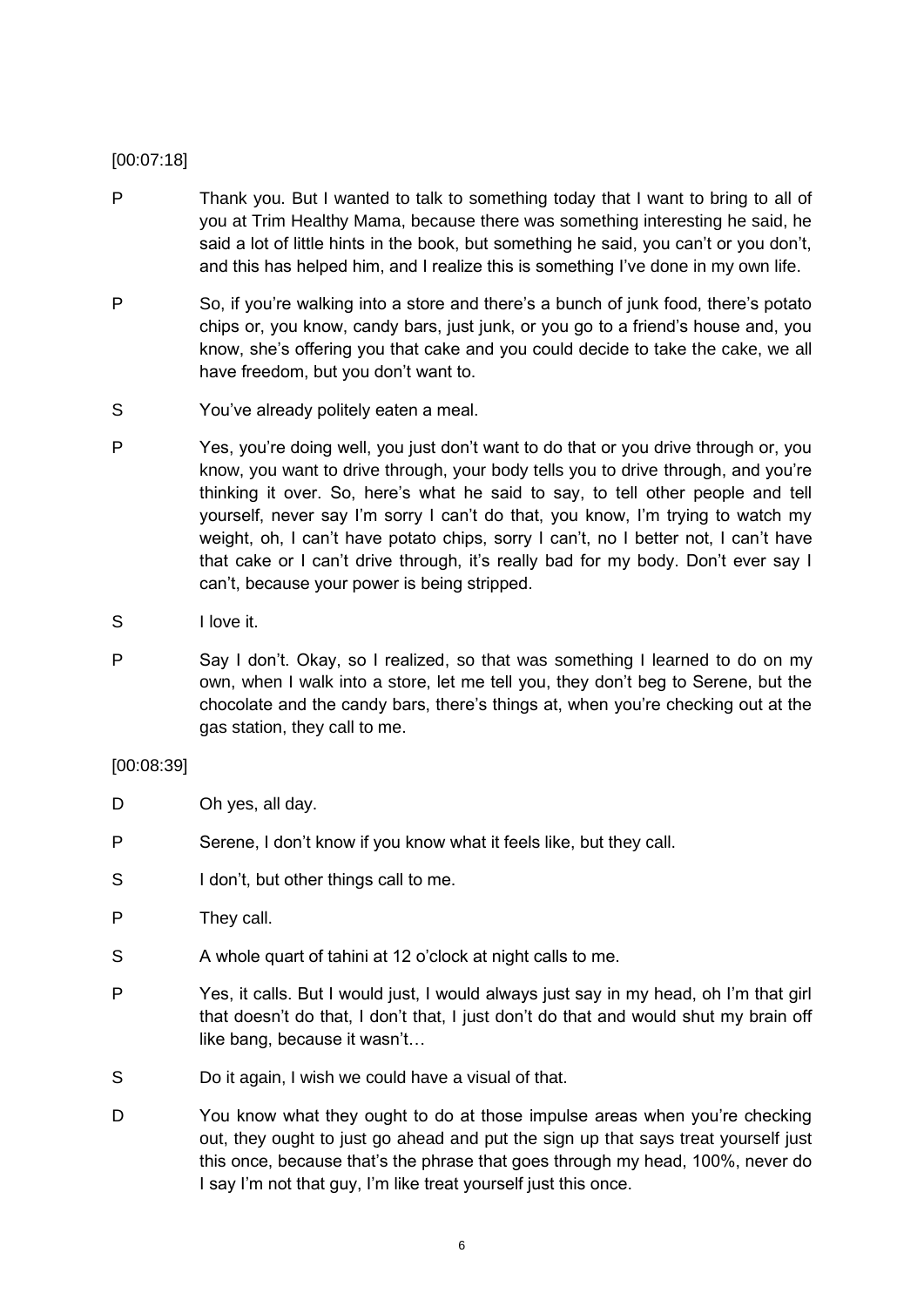S And guess what, and I'm sure it's not just this once, right, it's like my dad...

[00:09:23]

- D It's every time.
- S He's like, I've only had one piece of bread today. Well, he didn't count the other ten, I don't know how he didn't, it was the first one he sat down to eat.
- D It was in one go, he's had one piece, one session of bread, is what he means.
- P But listen, when you say I don't it gives you all the power, it's not stripped from you, you actually feel empowered, oh I don't do that.
- S And also people around you, they sense your power. I'll tell you why, you know I've heard a lot of people say, you know, oh I can't do that or I just, I can't eat that way anymore. But, you know, Pearl, our brother Stephen, he's always been a little bit of a health nut, and his lovely wife Simone, they've always tried to eat great and tried to eat healthy. But do you notice their new statement; did you notice at the book party, they came out at Christmas time?
- P What did they say?
- S Everyone was getting into dessert and, you know, it was some healthy desserts and whatnot, but I remember Mom saying, if you're going to come up, come up, or it'll all be gone, and Stephen, Simone, Simone actually brought the cheesecakes, she made the cheesecakes.

[00:10:27]

- P And they were sugar-laden ones, but they were special.
- S Yes, and Stephen said, oh no, you guys go, we don't do that, you guys can do that, but we don't do that.
- P That's right, he did do that, didn't he.
- S And it shocked me, the word don't was very powerful, it was like he's made a decision…
- P I remember that.
- S It's not a deprived, can't or poor me, it was like a strong powerful, you know, we don't, we just don't.
- P No and you don't at that time. Now, it doesn't mean you never ever could choose to do that, but right now I'm not. It's very empowering. I was, recently when my husband and I were on a vacation in Mexico, you know, you know me, I sometimes choose to have off plan meals, I celebrate life and sometimes that is traditional foods.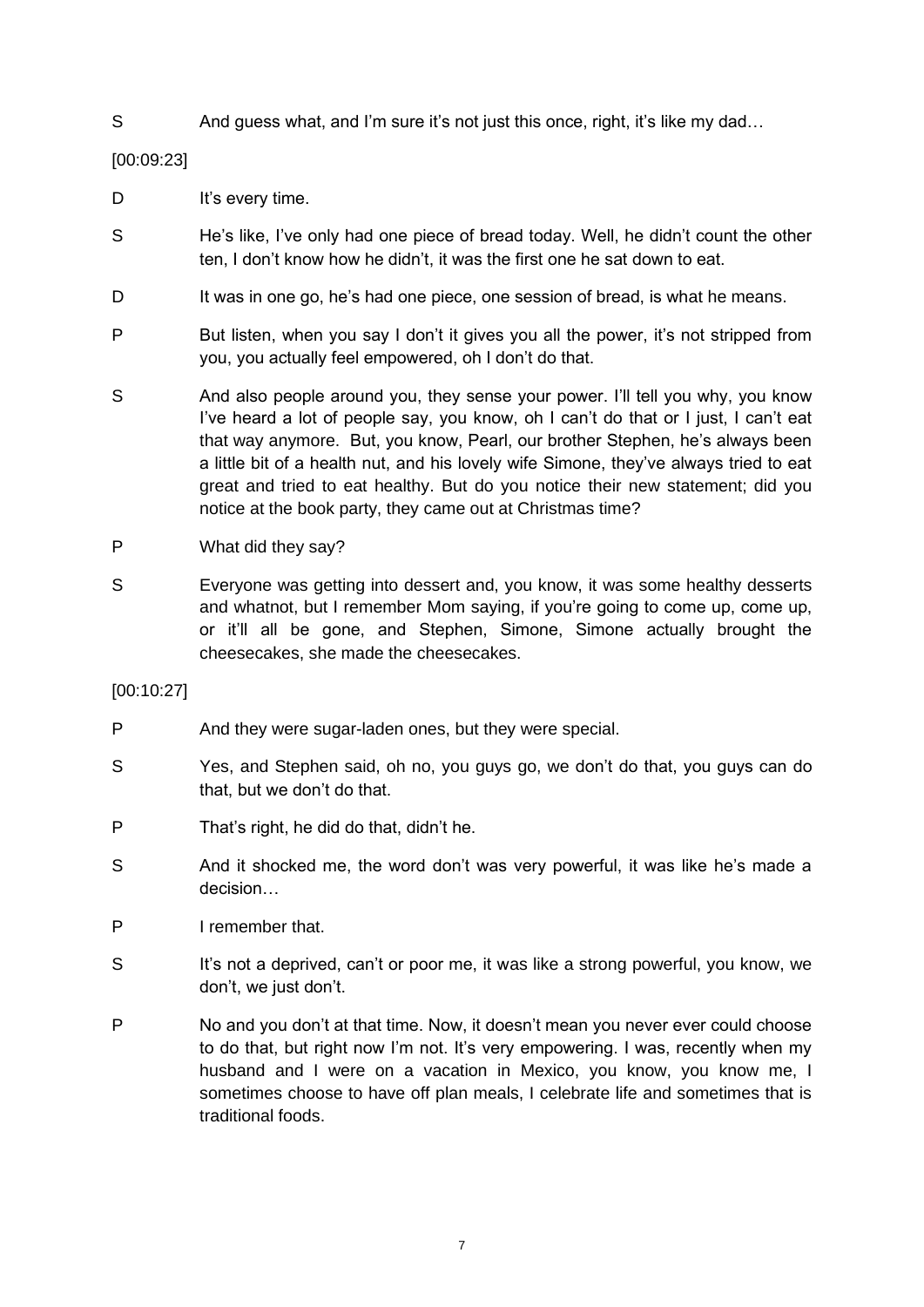# [00:11:15]

- P I always come back to Trim Healthy Mama, it doesn't derail me, but I choose some things that are off plan sometimes. But on the whole if I did that, I wouldn't be trim and healthy, so on the whole I choose trim and healthy foods. So, we were at this breakfast buffet…
- S Just so you know that it's not just our metabolism, Pearl and I have both had wobbles.
- P Oh yes, yes, no I've definitely been overweight.
- D What's a wobble, you mean a flap?
- P No, wobble fat, you know, a little extra more than feminine curves.
- D More than feminine curves.
- P Yes.
- D I don't believe you had a shred more.
- P No, I've been 30 pounds heavier than this.
- D You have?
- P Yes.

# [00:11:51]

- S And I've been way heavier than this.
- D When?
- S In our lives, we could show you pics.
- P Serene was her heaviest at 17, her body natural lost it though. But anyway, so I'm standing in this line, now I knew that later on that night my husband and I were going to go out and there was tiramisu, I'd already looked at the menu, it was an Italian restaurant, I was going to have a piece of tiramisu that night. Okay, so I didn't want to just throw the whole day away, there were so many things on this breakfast buffet that were so good and healthy, I was just going to stick to plan, you know. But things started calling me, there freshly made doughnuts, okay.
- D Yes, those are different than those other ones.
- S It's no Dunkin Donut, yes.
- P Yes, this was like nice classy stuff.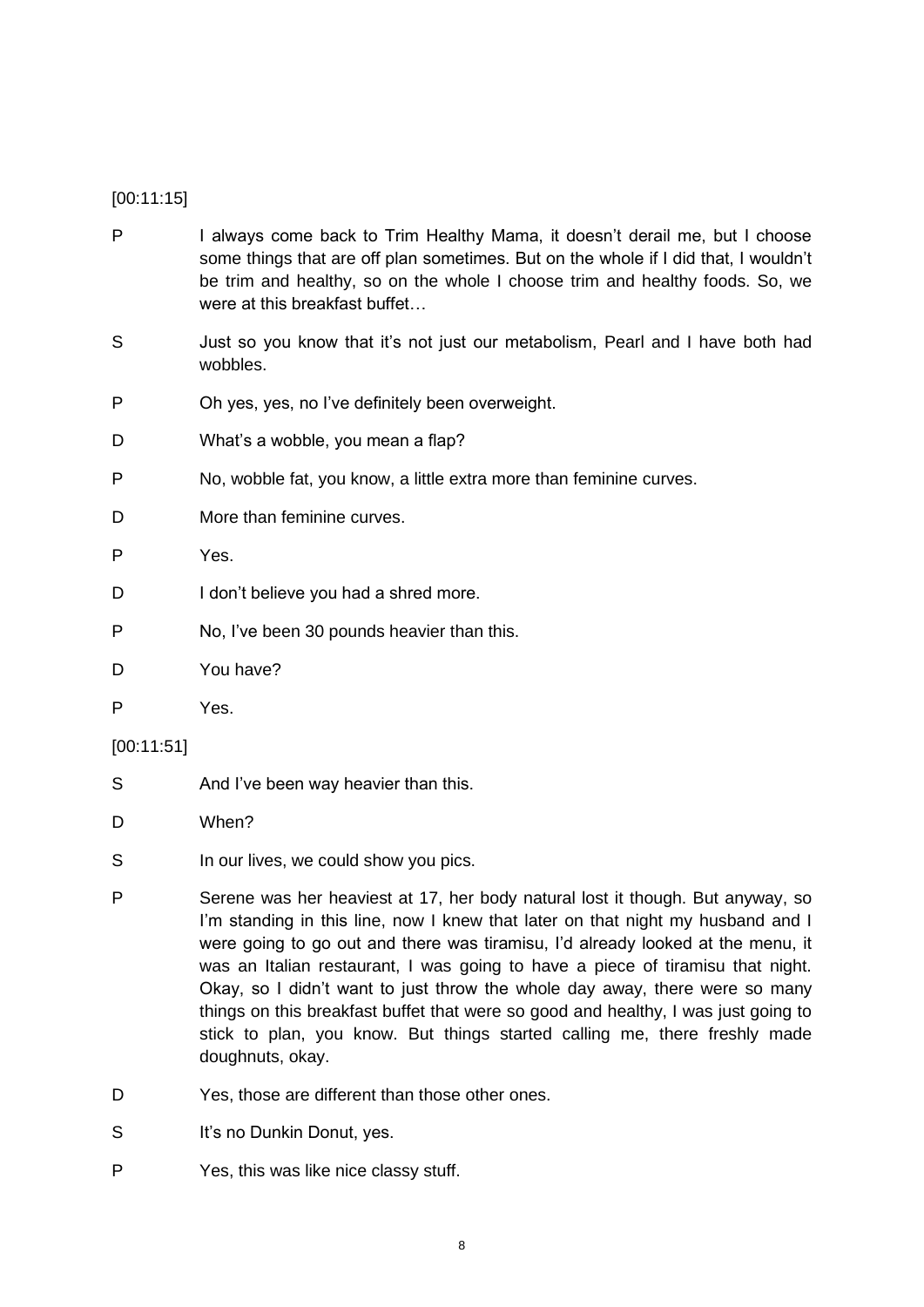# [00:12:43]

- S You know how that really does a number on your psyche too, oh this is a classy…
- P Classy food. Classy sugar.
- D It's a work of art that some hand, someone has, they've handcrafted it for me. And there was this, you know, the line where you go and you have them make you a lovely, lovely omelet, so I was going to go do that and it planned out.
- P So, then I was standing line for the buffet and I thought, well those are classy doughnuts, you know, and I thought I can't have them, because I'm going to have tiramisu tonight.
- P But then I remembered what I read in the book and I'm like, no I'm not, I don't, I don't do that, I'm that girl who can choose to be strong and can choose to love these wonderful foods. I'm going to have a breakfast; I'm not going to feel deprived.
- P And then I started looking around, and don't take this as a prideful thing, but I saw the people loading their plates with all the sugar and all the white toast and all the doughnuts and I thought to myself, I'm so glad I've learned these little things in my life that I can choose to do this.
- S From an empowered perspective.
- P From an empowered perspective, rather than a deprived perspective. Because it was just in my head, these thoughts that I had to change.

# [00:13:58]

- P Because I saw the fact that, you know, this western diet that most of us are on, it's not a regular diet, it is a weight promoting diet for most of us, okay. And so if you're going to just follow what everyone does, if I was going to follow what everyone else was doing at that buffet, I would end up in the same place as them, so I had to make a different choice.
- P Now, of course sometimes I could choose that buffet, but I didn't want to, I wanted to be healthy. And so all I'm saying is, if you come from a place where you strip your own power and you throw it away…
- S With a can't.
- P With a can't, you're never going to survive this. You've got to survive this and thrive this with an I choose, I'm that girl, I don't or I will or I this, but make your own choice and own it. If you're going to have that buffet, don't feel shame about it, because that's your choice. So, choose with power.
- P Hey, you're listening to the PODdy with Serene and Pearl, and I'm Pearl, and who are you?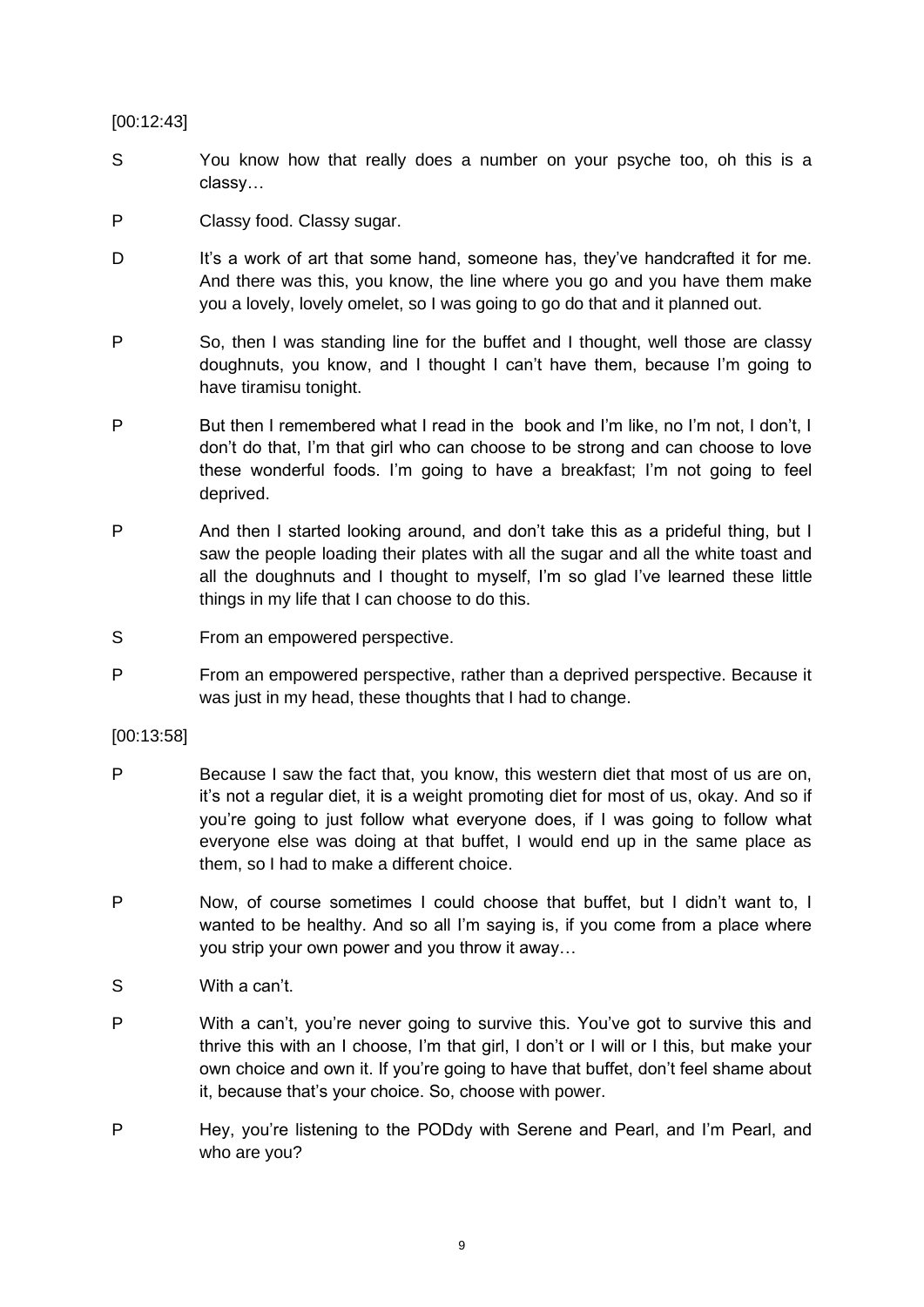S I'm Serene.

[00:14:55]

- S How often do you think about socks, I personally think about socks all the time?
- P I'm sure you do.
- S And everybody knows, if you've heard me talk before, I'm a freak about natural fiber.
- P You are.
- S I love merino wool socks, but they're more difficult to wash, so the thing I love about Bombas, and that's what I'm talking about today, is a sock company named Bombas. And they have natural fiber, it's all natural cotton that I can throw in the wash and they're all natural cotton, which makes me feel pure.
- P And they are the most comfortable socks in the history of feet, they're made from super soft natural cotton and every pair comes with arch support, which I love, a seamless toe, Serene.
- S The seam on the toe just gets me bothered, especially when it's in a shoe and you can't get to it, to fix it.
- P And if it's under the toe slightly, ooh. And a cushioned footbed that's comfy but not too thick.
- S Oh, I love that.
- P Mmh, they've through these things.

[00:15:57]

- S With many colors, patterns, lengths and styles, Bombas look great in the gym, at the office and out on the town and on the Hilltop.
- P Of course. Bombas are what feet daydream about. And for every Bombas purchase you make, they donate a pair to someone in need.
- S Oh, I like that.
- P Buy your Bombas at bombas.com and that is B O M B A S.dot com/trimhealthy, buy them today and get 20% off your first purchase.
- S That's Bombas, B- O- M- B- A -S.com/trimhealthy for 20% off.
- S This is the PODdy with Serene...
- P And Pearl.
- S Get it right, it's PODDY,
- S A shout out to Graham Cook.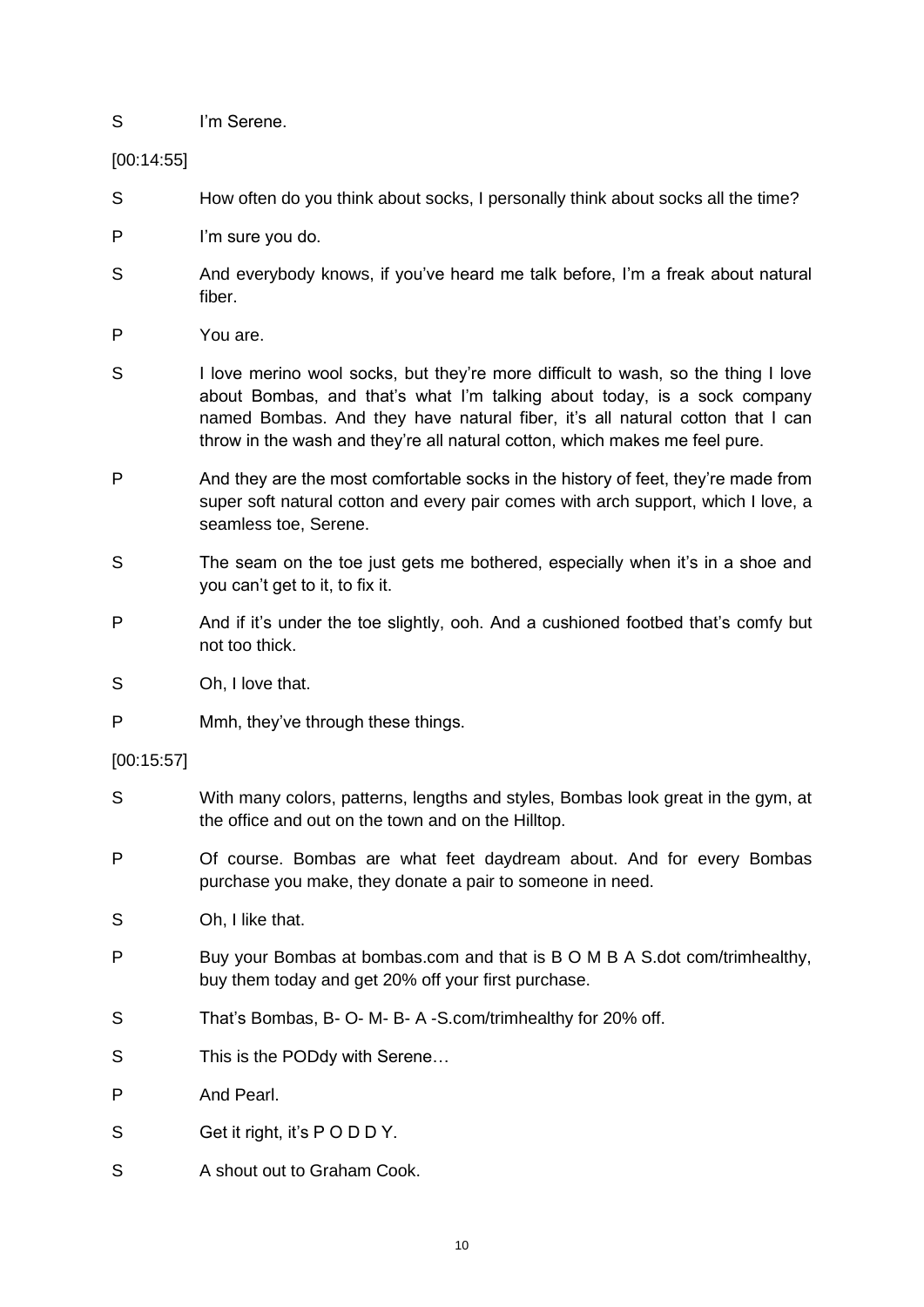P Graham Cook knows who we are now Serenie.

[00:16:46]

- S So, I was listening to him the other day, it was a rerun, I was listening to a rerun, but I just love, I love how he just encourages to see things from a positive perspective, you know, that we're only challenged by goodness. A lot of people say, well I'm challenged, I have these challenges, I'm walking through challenges.
- S He's like, no you're really only challenged by goodness, how good can you be in that situation, but it's all through Christ. Anyway, I love how he said don't work on your brokenness, you can't work on your brokenness, because broke is broke, broke is always going to be broke. And he's like, God doesn't even want to work on your brokenness, that's why…
- P What do you mean, so, like, don't work on your anxiety, because it's anxiety?
- S Well, because He died on the cross, you know, and the whole idea is that we died there with Him, you know, and so our whole flesh was just gone, He decided to get rid of it and build us afresh in Him, you know, a new creature, instead of just working on, He could have worked on our brokenness, okay well I'm going to work on this and I'm going to make them better.
- P Like what, be specific?
- S Well, say, you know, you've got fear in your life or you've got anger issues, we're going to work on the anger, we're going to take anger management classes, you know, and I'm going to whisper into your spirit all this stuff about anger. No, He just got rid of it, He's like, it's broken, I don't even to try and fix that, because it's broke stuff.

# 00:18:12

- S Anger is anger, fear is fear, lust is lust, it's all just broke, let's just get rid of it and start afresh. Let's just work on your newness, right. So, I love that because, you know, in the past fear has been, not anymore, a stronghold, you know, you know Pearl it had been a stronghold in my life, a very almost paralyzing stronghold.
- S And I'd always try to work on it, my whole life, work on not being fearful, but it never helped me, until I listened to Graham Cook and he's like, hey if you've got fear in your life, don't work on your fear, work on perfect love, because perfect love casts out all fear.
- S So, I worked in trust, you know, in the Lord and His perfect love for me. And some people have anxiety and they try and work on anxiety or they have anger and they try and work on that, but we're not meant to work on our anger, right, we're meant to work on our patience and our kindness.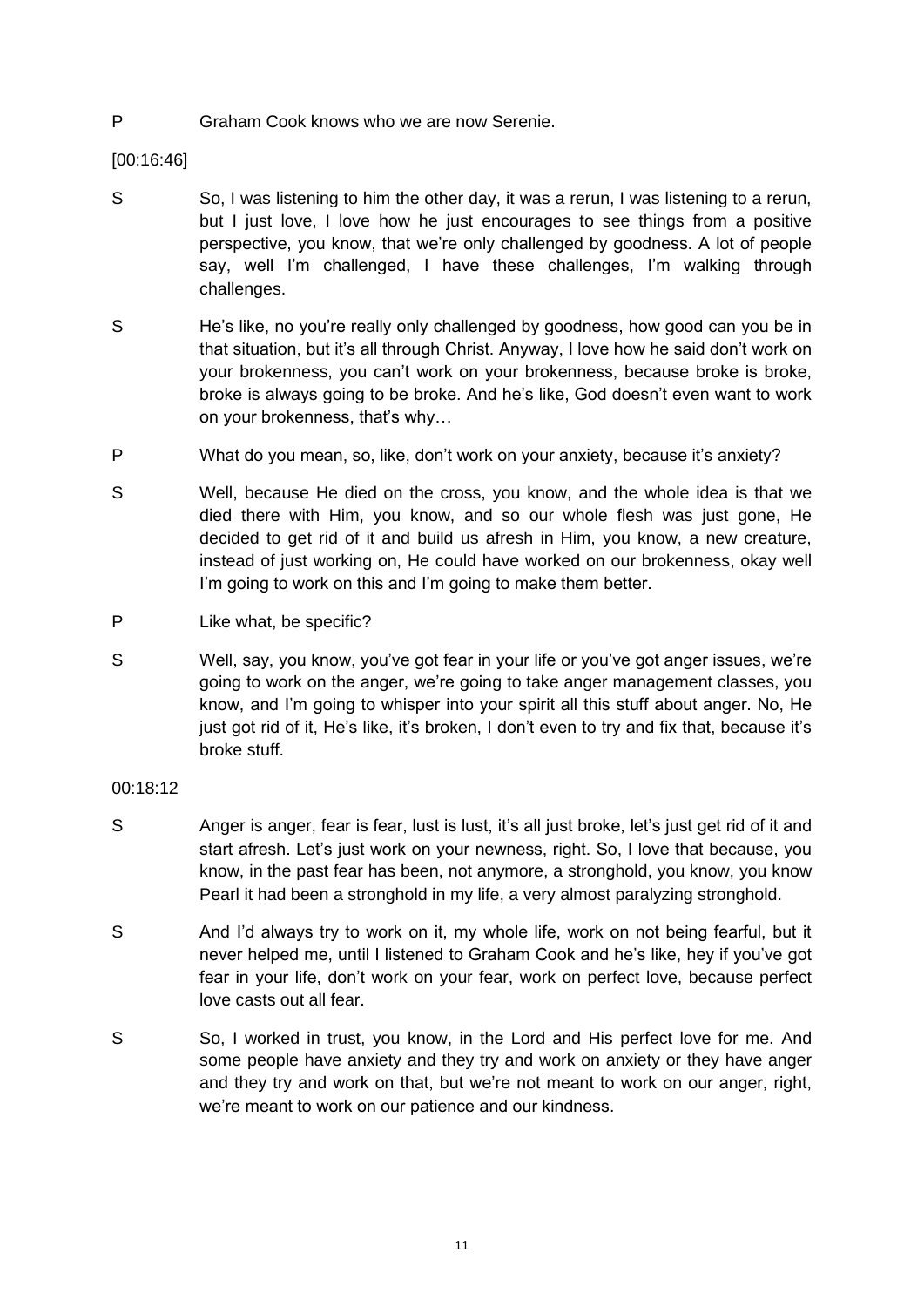S On being a gentle person, instead of I've got to work on not being an angry person and not replying in an angry way, oh no-no-no, you don't have to work on that, let's see how gentle you can answer that person, let's see how gentle you can be, let's work on your gentleness.

[00:19:23]

- S Don't work on the broke stuff, work on the new stuff. So, when Pearl was saying all this stuff, it just reminded me of that, to see everything from a more empowered perspective and a more perspective, instead of the weak view of things.
- P Yes, that's what it is.
- S And so, you know, maybe you're trying to work on losing weight, maybe you've been a stubborn loser, we don't like that term, but people can use it, they have used for themselves, stubborn loser. So, maybe you're not working on, you know, looking up on the internet, you know, people with slow metabolisms, ideas for people, you know, with donkey weight, blah-blah-blah. No don't, no-no-no. Maybe you look at habits of slim people with fast metabolisms. Just work on the new stuff, work from the strong perspective, Pearl, jump on it.
- P It's so true, Serene, because, what did you say, you're either looking at things through weakness or through strength, what do people that have figured it out do. You know, he actually talks about it in here, Mini Habits for People With Weight Loss, he's like, out of all, and I want to bring a whole poddy on this, but out of all the studies they did, whether people did low carb, high carb, they did all sorts of diets, one thing they found, that people that eat the most fruit are the slimmest for life. So, what do people that are slim and healthy do? Well, a lot of them eat fruit.
- [00:20:50]
- D What is it about fruit that's...?
- P It's the polyphenols, you know, it's not just they're good healthy carbs, they nourish our adrenals and our thyroid, right, the polyphenols in fruit and the… What are the other things called now, Serenie?
- S The catechins.
- P Yes, all those things, they actually do things to your metabolism, which raise them. Now, of course we don't just go and spike our blood sugar with too much fruit and have, like, huge, huge meals of fruit, but if we're leaving fruit out, we're not doing things that powerful slim people do.
- S And now I don't really, like, with all the nursing have to do this little habit, but I do it, just because I find it's easier for me and it might be a little trick for you out there that want to stick to the S and the E and stick to the pure meals, the pure fuels.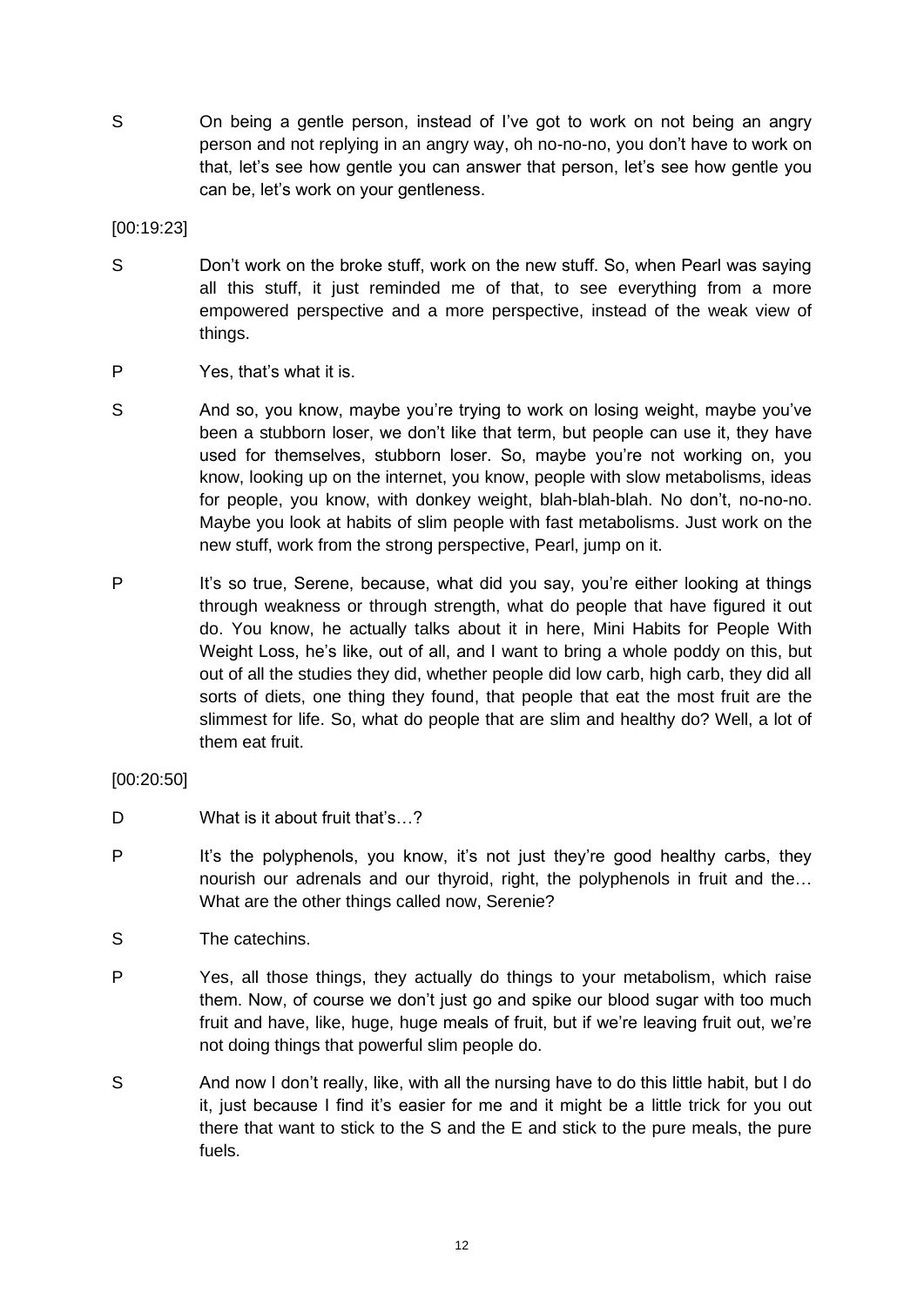- S I like to do a mini fruit meal, so on an empty stomach, and 45 minutes, with more watery fruit it can be just half an hour, 20 minutes, but with, like a banana, I just eat the fruit and wait 45 minutes, so that all of that is being digested. So, that when, if I'm going to put an S meal or I'm going put some fat in there, that you don't have to burn through that banana or burn through that apple, it's already been done and you're not mixing your fuel.
- P Now, some people do need, you know, especially if you're coming to Trim Healthy Mama and your blood sugar's all wonky, the do need the protein with the fruit, but it's very easy, you can just put a little collagen in your tea or coffee and that will slow down that rise. I noticed, I love mini meals of fruit too, but sometimes…
- S But we've been 15 years in on this journey.
- P But sometimes I'll notice that if I do them in the afternoon, and I don't have my protein, I sometimes will get a little shaky, but if I put my protein in there, I don't. It's very interesting.
- S And the protein is not going to mess the fuels up either.
- P No, it's not.
- D It just stabilizes you, fruit.

# [00:22:40]

- S But the reason why I do that is just because I know that the protein will make it longer to digest and so if I know that I'm going to have a nice S meal, but I know I haven't had fruit all day long, I'm like, I'm going to have a banana now, I wait 45 minutes and have a lovely S meal.
- D What do you do with a banana for protein?
- P Well, that's what she's saying, if it's close enough to a meal, she just eats it anyway.
- D Oh I've got you.
- P That's what she's saying. But I often do my banana on those lovely thin rice cakes with just a smear of almond butter or peanut butter or whatever, just to keep in it E, if I'm doing an E, in the afternoon. And I will, I'll have some coffee, but I'll have collagen in my coffee, so that's my full snack, you know, and it's lovely.
- D I have another theory about the fruit thing for weight loss, I wonder if it is for many people like it is for me a substitute for sugar, like for hardcore sugar. I know fruit has sugar, natural sugars from the earth.
- P Yes, but we, see or bodies need sugars, I mean, we have glucose in our blood, our brain absolutely uses the most glucose.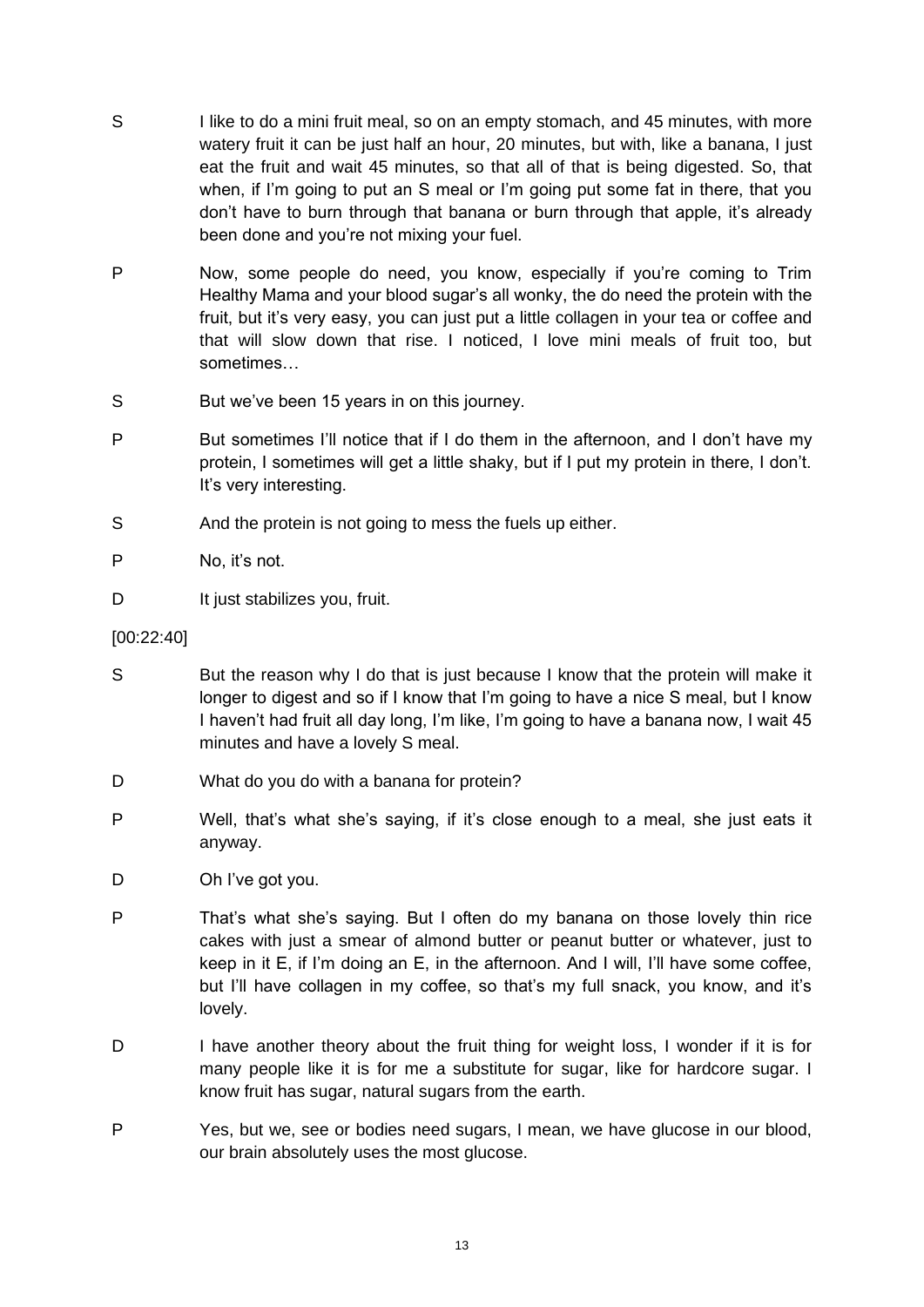[00:23:39]

S Yes.

P So yes, you know, in a way it's a substitute for sugar, but it's needful sugar.

- D But I wonder if, like, the craving that I would, before I met you girls, I'd go, I'd literally go to the corner and put in a dollar and get a Coke out of the machine and I still have that craving, but now it's fulfilled with a handful of blueberries.
- P Yes totally.
- D And I wonder if that is why.
- S And it might take a while, like a few months maybe of detoxing at first.
- P Yes, to get there, well it took you over a year to get where you were, like, fruit instead of Coke, right.
- D Yes, a year, when I started really changing my diet my body went into revolt and I lost my mind, it was a full four to six months of mind loss, but a full year of physical body recovery. So, a little encouragement to those of you who are in, like, month one and you don't know why you're teary, you're losing your mind, because you've been living on crutched poison, you've been crutching your body along with poison.

# [00:24:41]

- P So, true Dan-Dan.
- P Hey, you're listening to the PODdy with Serene and Pearl, and I'm Pearl, and who are you?
- S I'm Serene.
- S We all know that we should be cutting down our plastic waste, it makes me, kind of, really cracker crumbs that every time you just buy something in plastic, as soon as you open it up, it's like, especially with, like, frozen vegetables or whatever, you're just chucking it away immediately. But even with the cleaners, you know, these big hulking plastic things and when you're done you're chucking it away, it feels so…
- P I can attest that Serene hates this. She washes out her zippy bags to reuse them, because she hates plastic waste so much.
- S Yes and I'm not a greenie, it's just, I just feel like it's just our responsibility for our grandchildren and there's a huge, like, like whirling plastic island the size of Texas in the ocean, because of all the plastics.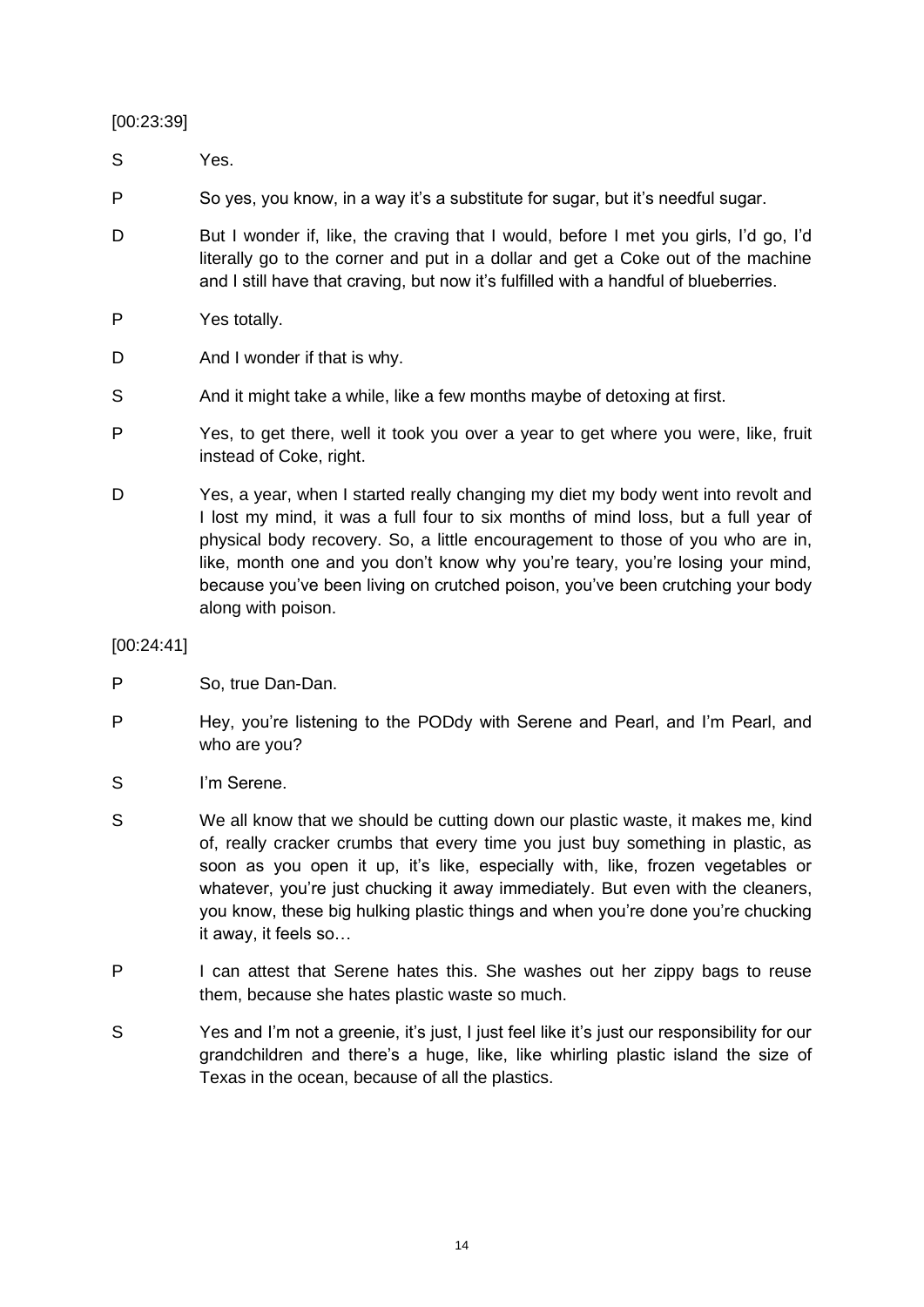# [00:25:32]

- P And Grove Collaborative cares about this problem, they have created a concentrated detergent with a reusable glass detergent dispenser and a stain remover spray, it's \$30 worth of value and it allows you to relieve the problem of throwing away a bunch of heavy plastic, because you've got the concentrate, you're filling it up with your own lovely water from your sink.
- P It's smart and it's the way we should be doing things, because it helps us all reduce dependence on single-use plastics. You know some, in life you can't at this point get rid of all plastics, most of us can't, but we can get rid of a lot of single-use, like use once and then throw away.
- S And this is where Grove.co is really getting smart, for instance their laundry starter set, you get the ultra concentrated detergent and the remover, the stain remover spray and the glass detergent dispenser, you get this all for free, and that's \$30.
- S They smell amazing, you can choose from unique scents like citrus and woods, lavender and rosemary or you can get the free and clear for those like unscented, there's many that have the, you know, the sensitivities to that. So, they have what you need and for a limited time our listeners, our peeps, get all this free with their first purchase.
- P Always fast and free shipping on your first order. Going sustainable, Trim Healthy Mamas, has never been easier, join us and the over two million households who shop at Grove.co for their healthy sustainable home essentiables.

# [00:27:03]

- S And make your laundry...
- P Did I just say essentiables? I do believe it's essentials.
- S A new word every day. Make your laundry more sustainable this year, that's my goal Pearl, because it's so annoying to take your recycling to the recycling place and sometimes you forget, even if you have good intentions. So, my home is decorated with good intentions.

But now for a limited time when our listeners go to Grove.co/trimhealthy, you get a free three-piece set from Grove so you can start reducing your plastic waste. Plus you get free shipping and a free 60-day VIP trial. So, go to Grove.co/trimhealthy to get this exclusive sustainable offer.

- P Grove.co/trimhealthy.
- S This is the PODdy with Serene...
- P And Pearl.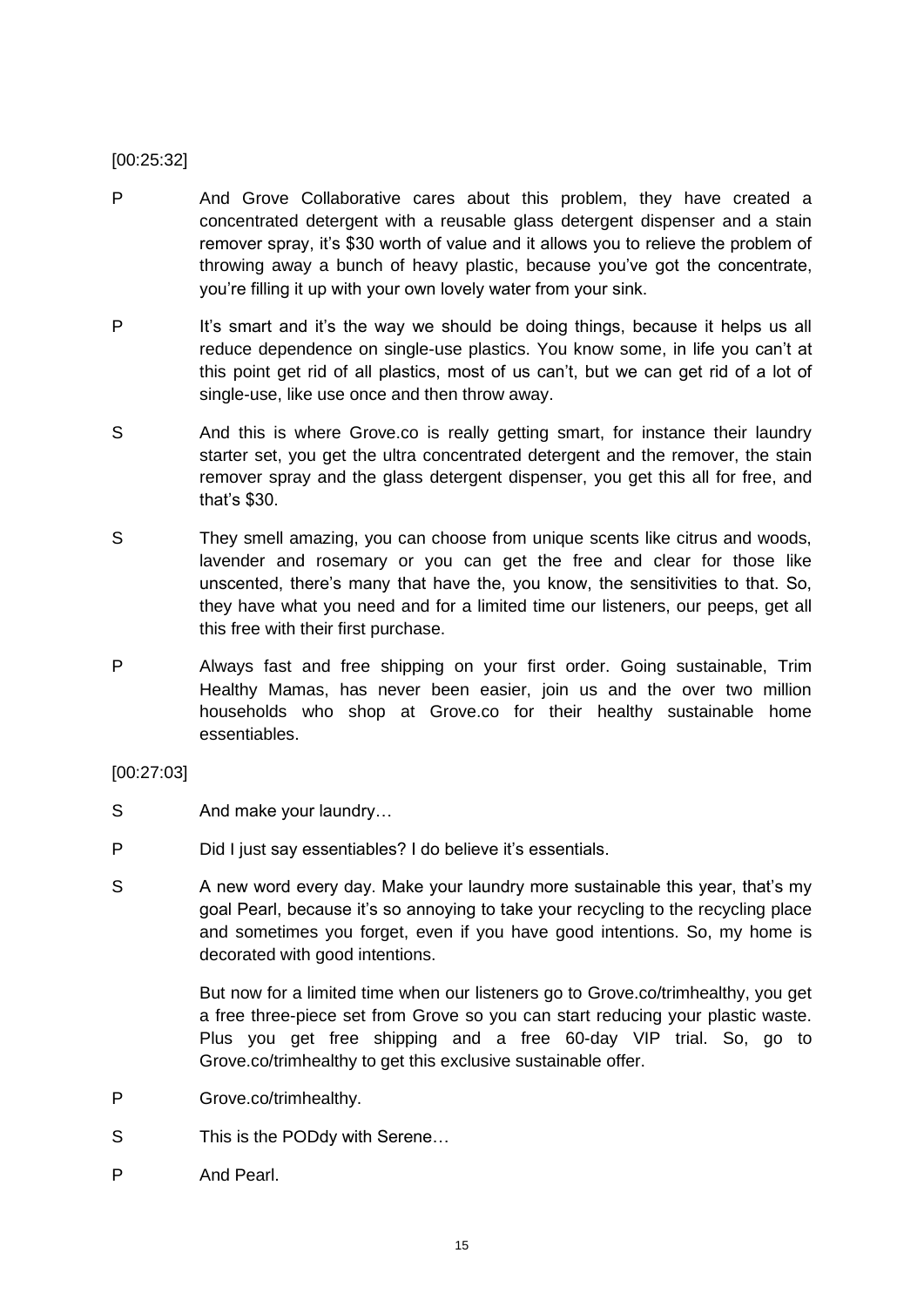- S Get it right, it's P -O -D- D -Y.
- S So, I've got this little, just a little wrap-up from just what we said, before we go on to anything further.

# [00:28:04]

- S So, you're not necessarily doing Trim Healthy, you're actually not, you're not doing Trim Healthy Mama because you're having to get on a program for people that need to lose weight, no you're actually doing Trim Healthy Mama because it's a lifestyle of thin people.
- P Come on, come on Serene.
- D That's really nice. It's a little heavenly nugget.
- P It is, it's a lifestyle of trim people, so you're learning these habits and habits, the do take while, but let's start them in bite-size, let's make ourselves winners, okay.
- S And it's just like with our children too, you know, I find when I home school the more I hound an issue that I see, that I'm trying to deal with, okay there's an issues there, I can see that, well I need to hound on that and I need to make them aware, it makes it worse, I find, and it's not that I'm not into discipline, I'm totally into, I won't use the word gentle, I'll use the word sensible.
- P Discipline with encouragement.
- S Sensible discipline, but I find that if I bring out the gold in them and just talk about all the wonderful things I see, then the issue just, kind of, takes care of itself, because it starts to tip the see-saw, you know, where it just, kind of, slides off the see-saw because of all the wonderful things that they feel built up in.

# [00:29:28]

- P It's so true and that's like, you know, this lifestyle is a lifestyle of trim people, right, doing the things trim people do. So, you know, it's on the can't haves, there's so few…
- S Or the weight loss plan, I'm stuck on this because I need to lose weight, because I'm a slow loser.
- P It's a lifestyle of...
- S This is what heavy people need to eat like, no this is what trim people eat like.
- D Hey, by the way...
- P And it's all these foods that we're bringing in rather than ones we can't have.
- D But when we say trim don't we mean, to the specific listener, your version of trim?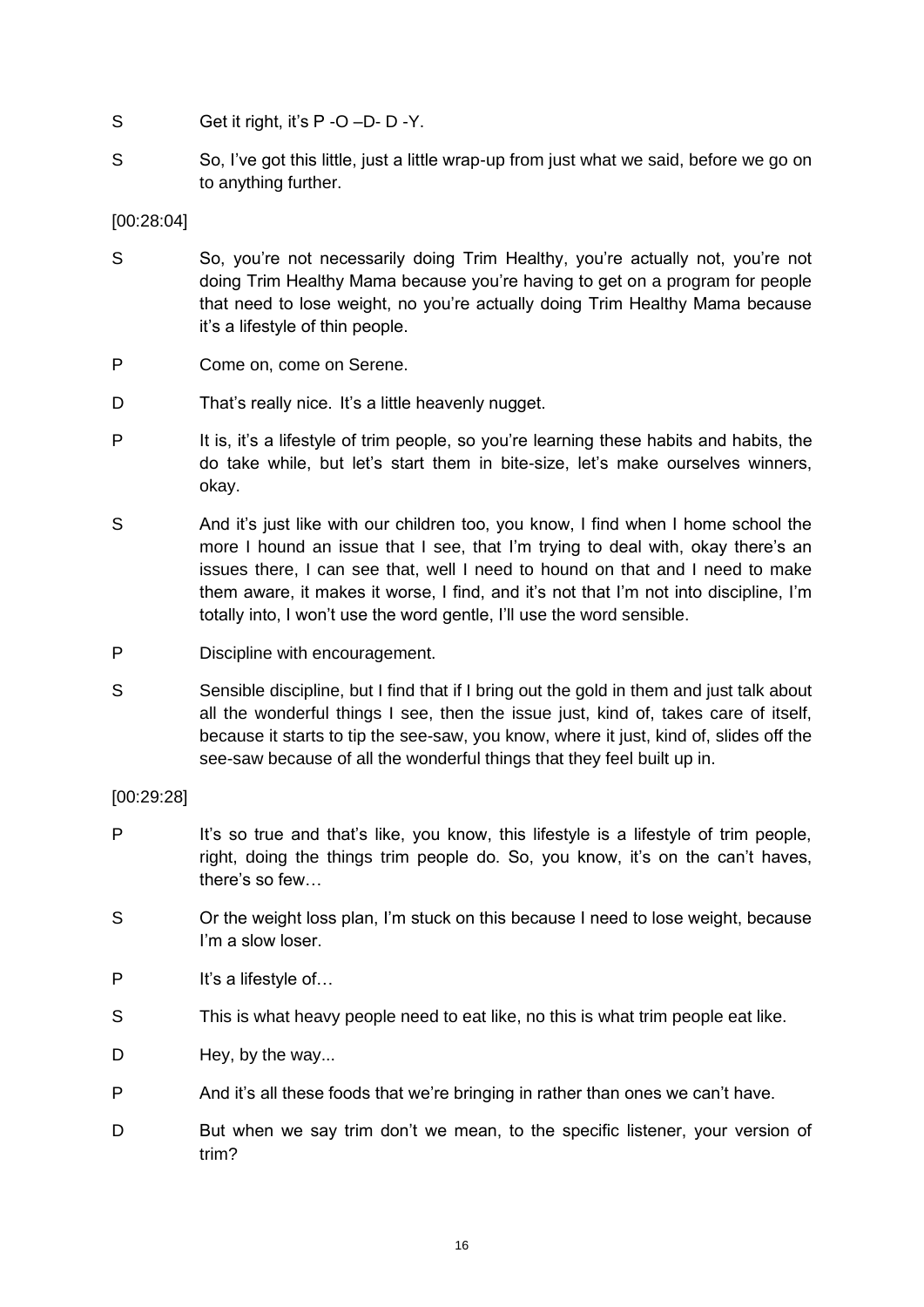- S Yes, we do.
- P That's why I was saying trim and not skinny.

[00:30:03]

- D Well, I've actually heard, out in the community, people are like, they've said to me, you guys talk about, like, the goal is trim, they're like, my physical bones are not trim. Like I have thicker bones and I'm...
- P No, trim is trim for each person.
- D For you, yes, and that's what I'm, I love that balance, because I know you all believe that.
- P It's true, you know, for a woman trim can be a size 12, it really can be trim.
- S Oh, it even could be larger than that.
- P It could.
- S It can be.
- P It can be sometimes, it really can be a 12, 14 and it would be trim.
- S We specifically...
- P For some people it could be a two, but not too many of you have had babies.

# [00:30:37]

- S We specifically looked at each and really hashed it out, what is a word that means healthy and slender for a particular person without having that...
- D Skinny vibe, right.
- S Yes, the vibe with the skinny. And we thought trim...
- P We did, but remember, you've got to tell a true story for now...
- S Even slim...
- P When we first wrote our book we wrote slim healthy mama, we were going to call it Slim Healthy Mama until the very end, right till we went to publishing and some, we said, well we'd better look up to see there's no other book called Slim Healthy Mama. There was a blog called Slim Healthy Mama and, oh no, we've got to change the name of the book, so Serene and I, we thought about it and we're like, well trim is even better, it says what we wanted to say, where you're not trying to be skinny, you're being your best trim. So we changed it and thank the Lord, it was a better name.
- S And then what our slogan was, find your trim.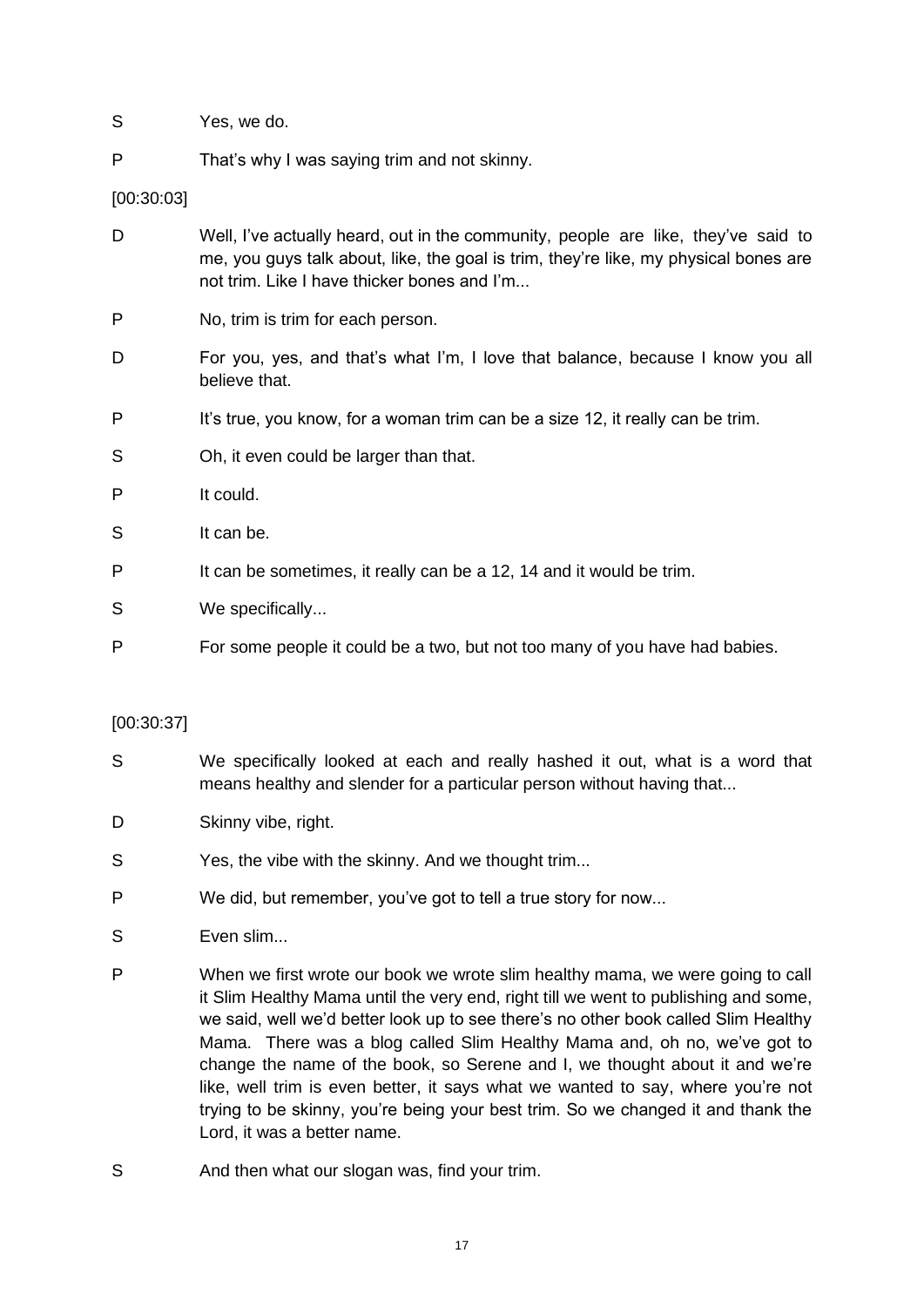P Yes, find your trim.

[00:31:33]

| S | Find your trim.                                                                                                                                                   |
|---|-------------------------------------------------------------------------------------------------------------------------------------------------------------------|
| D | I don't even like the word, slim, like as a word.                                                                                                                 |
| P | Slim, you don't like slim?                                                                                                                                        |
| D | Because it's                                                                                                                                                      |
| P | I guess it's more like thin, you know.                                                                                                                            |
| D | It's like slim                                                                                                                                                    |
| S | Like a slimy, like a slithery.                                                                                                                                    |
| D | No, it's just like Slim Jim.                                                                                                                                      |
| P | Well, Danny doesn't like us to be too slim, every time we come and he's like, you<br>put on any weight yet, he likes, he wants Serene and I to put on weight too. |
| D | I want them, I want to actually have a                                                                                                                            |
| P | He likes a woman with curves.                                                                                                                                     |

# [00:31:56]

- D And I want a scale by the door and if you're too skinny I want to be able to document it.
- S Hey, listen Dan, I want to just encourage you as your wonderful PODdy self because I was, I ran to Lowe's on Saturday, Lowes and Dickson and you know, sometimes I'm like, yes sometimes I'm like, hey I'd better brush my hair and put a little lip balm on because...
- D **Just occasionally**.
- S You know, people stop Pearl and I and I want to put a healthy image across, you know, not a tired...
- D Hey, coming in looking like Hollywood on the weekend, you know how they look, the stars.
- S Hey, well back in the music industry days we got in trouble if we didn't have washed hair and trendy clothes when we went to town, but now I just thought I'll just brush my hair, but I didn't. I'm like, it's Saturday, it's Dickson, like I'm just...
- P That's the day you do see people, Serene.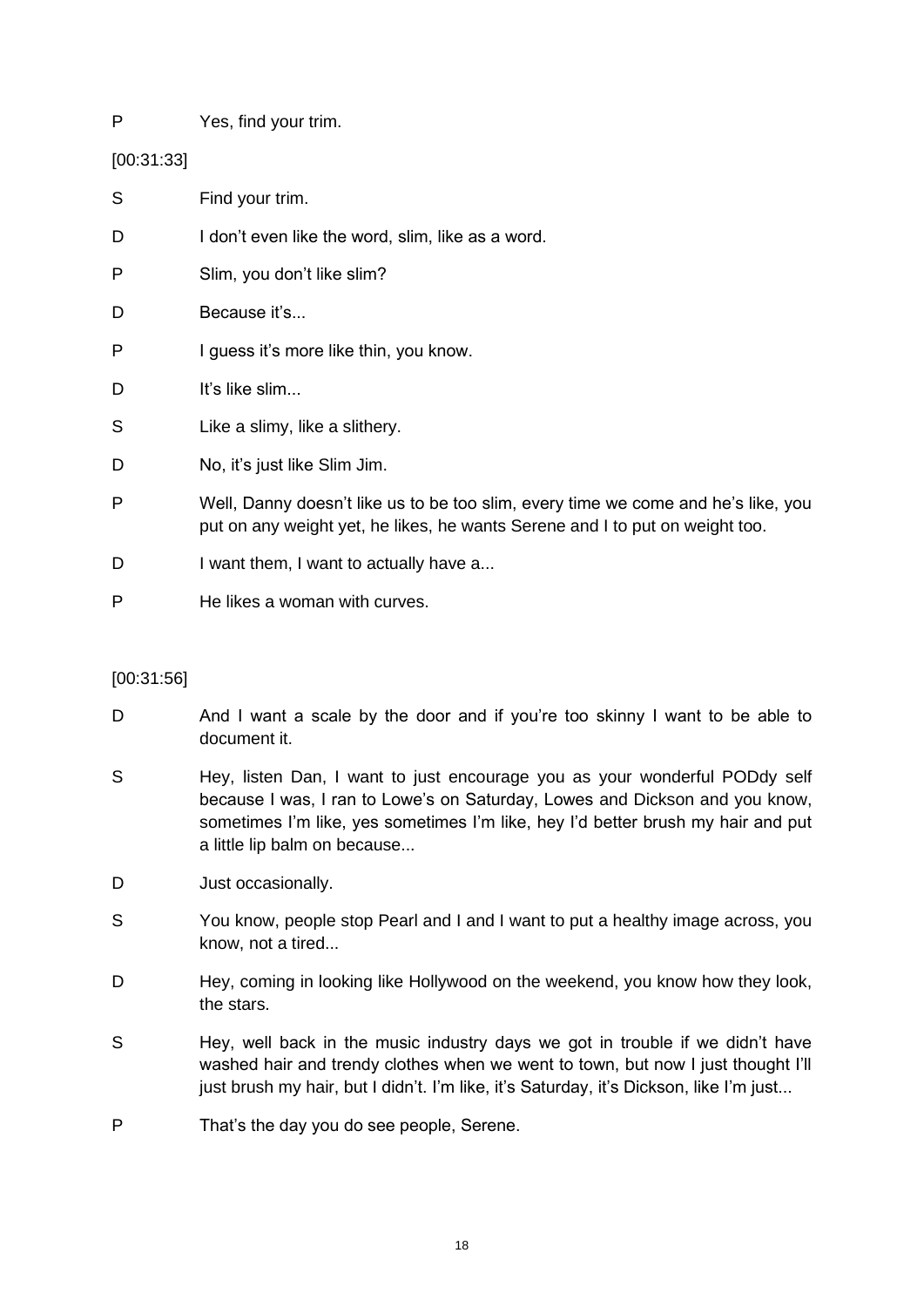# [00:32:48]

- S Yes, so I'm running with my screaming toddler and two of my other younger children and I'm late for a birthday party, it's my Visions birthday party, so I'm like, got to get the trash bags from Lowes and I'm running to my car and I hear, Serene, so shout out to you wonderful lady, she's a PODdy listener, and I felt like, oh no, it's the time when my hair in one big dreadlock wad.
- P Did you pretend you didn't hear her?
- S No, she was just so sweet, so hey, good to talk to you over the PODdy. But her husband is a Danny fan, and he's like, tell Danny, tell Danny I'm a listener. So Dan…
- P We downplay the people listening to you Dan, you just come here, work for your 25 cents and you do.
- S He was an awesome guy, he was an awesome guy and he was just, his numbers were so good, his doctors were like, wow, they can't believe that his numbers were doing so good.
- P Everyone says, we love Danny, he's such a hot mess. Danny is such a hot mess.
- D That's a good description, I'll take that, I love that, like, you know, people have those middle names, I want to be like Danny Hot Mess Valdes. You know, people are like, they're got their thing, you know. But hey, choose…
- P You can have it as your little car number plates.

# [00:33:54]

- D Yes. Oh, Hot Mess on my. Oh no, because then I'm going to be accused of being a 40 year old woman with, you know, Franklin vibes. Hot Mess, like a, it's like a sassy southern girl.
- S It will be on your pink Cadillac.
- D Exactly, exactly. Hey, but cheers to this guy for the shout out man, high fives to you.
- P Yes. What else do we have to talk about on this subject?
- D Topics, hey this was...
- S We could go on.
- D This podcast was for me today, the early on stuff...
- P What are you taking from it?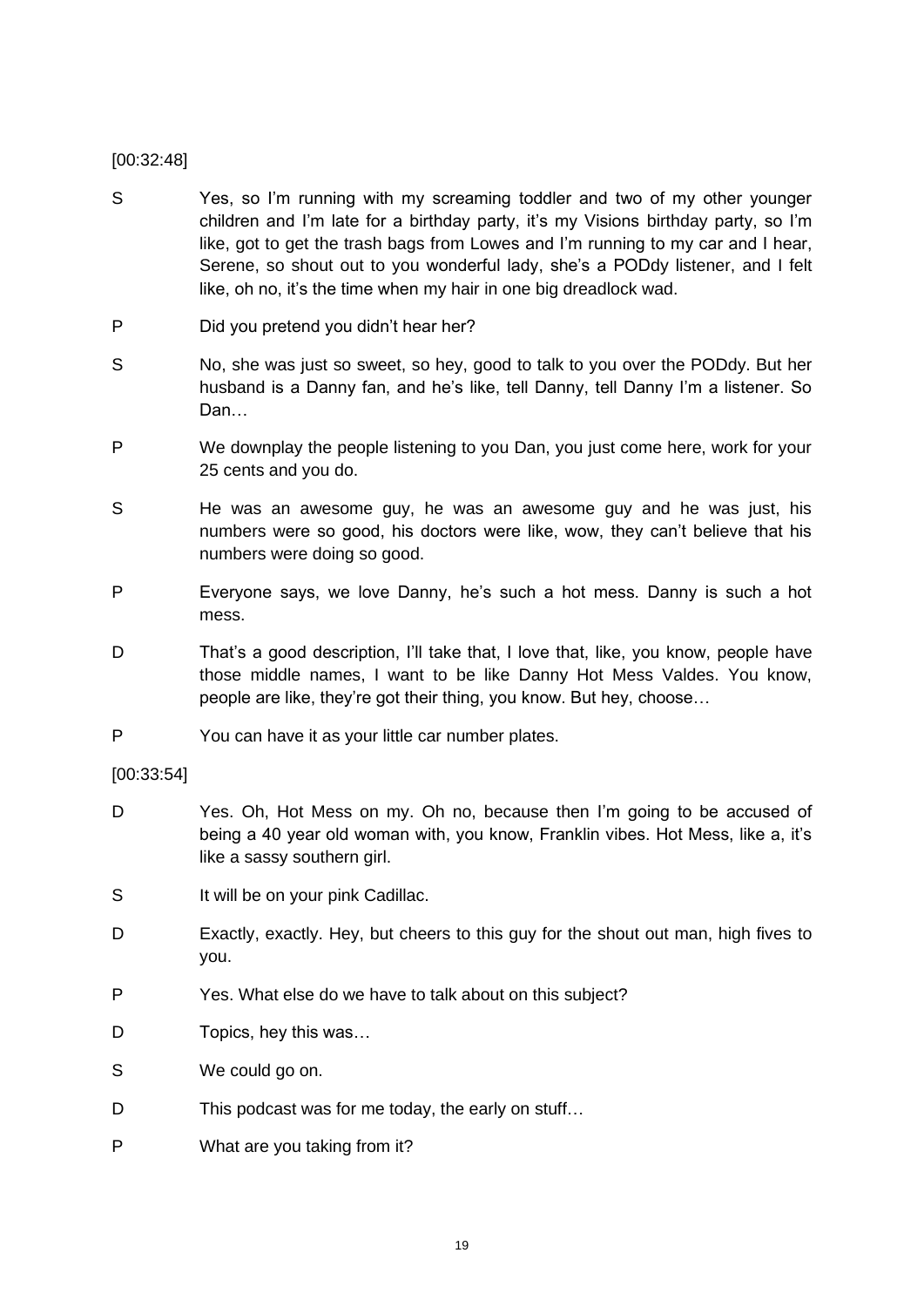D Just you bringing the positive approach to dealing with things you're struggling with in your life, rather than you're like, I'm not dealing with… Here's my takeaway, I'm not dealing with my narcissism, I'm actually exercising a new muscle called empathy.

[00:34:43]

- P I love that, see.
- D I'm sure we...
- S I love that.
- D Because that's actually a real, if I'm being vulnerable, a thing that, you know, and I don't like, you know, we're not talking about the label of narcissism, I think very few people should get that label. I think that's overused, you know, to call somebody that.
- P You're not a…Okay one thing I know about you is you're not a narcissist, so I hope nobody has labeled you one.
- D No-no-no, I just hear it a lot now in...
- S Well, he's got some product in his hair, so it might be a little….
- D But everybody is talking about, like, how to spot a narcissist and it's like...?
- P Oh, I know, it's so big.
- D Man, you know, like unless, yes, yes on social media and it's like, you know, unless you're, like, choosing selfish pain for the rest of the world, like, every hour of the day, I mean, I don't you're really… I mean, we all could choose to be a narcissist from time to time and think selfishly, right. But I just, my point is I feel like it's overused but I, I think at my personal worst have narcissistic tendencies.

# [00:35:39]

- S Yes, I think we all do.
- D I won't think about others and decide...
- S Well, that's the flesh, we all do.
- D Yes, what do I need to get accomplished today and who's in the way, almost, and you know, and it's just conscious choice to choose empathy, like there's another human being here.
- P It's so true, and I have always labeled myself as lazy, so I've been working on my laziness all these years, you know that was part of my, let's make the bed, thing. Lazy, I had labeled myself as a lazy person.
- S But the more you worked on your laziness the more you were informing yourself that you were lazy.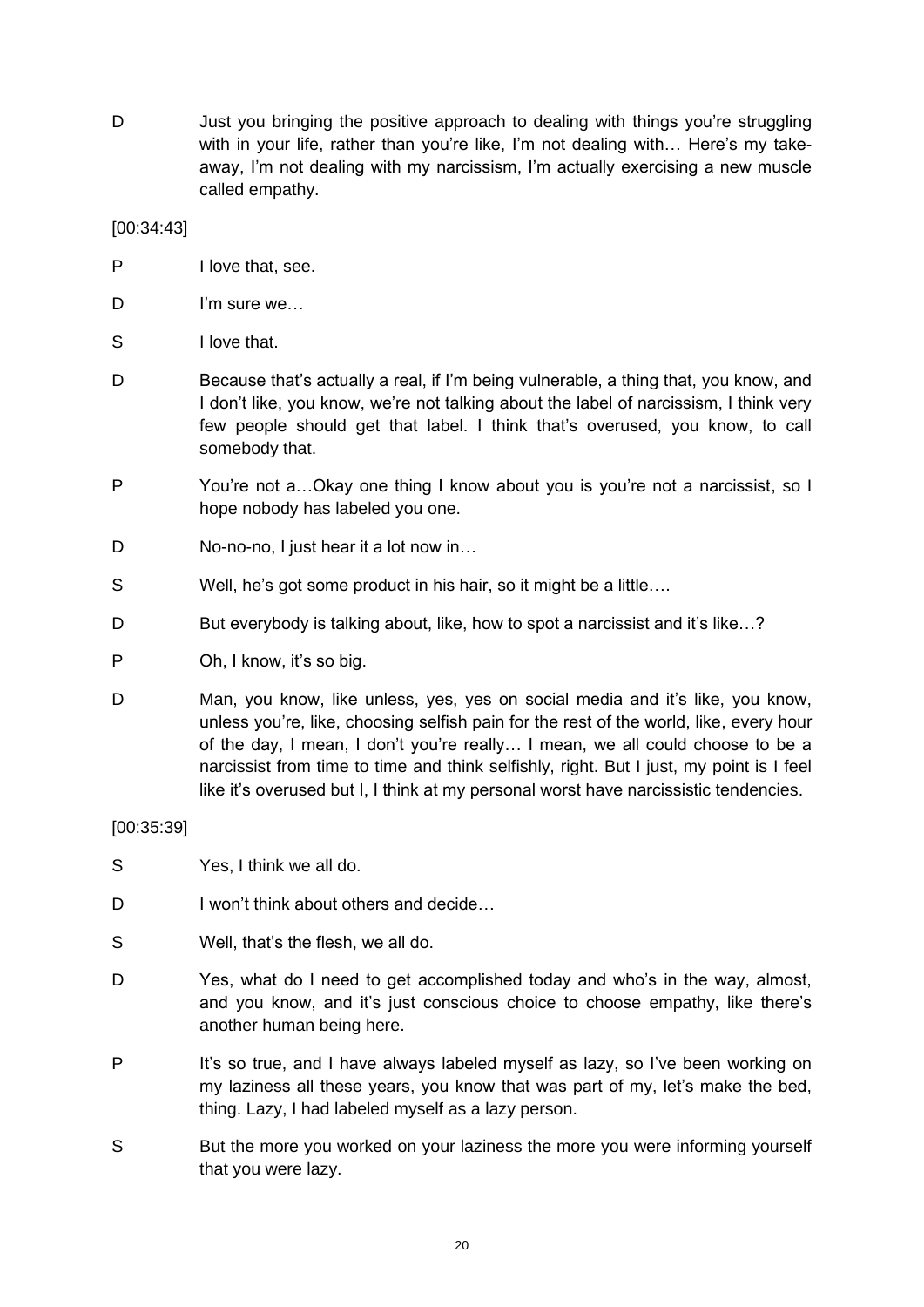- P So true, but now I'm just like, I'm doing habits that hard working people do. You know, I'm utilizing those habits.
- S I love it.
- P And so, if you're not an overweight person, you're starting habits that trim people do, that's what you're doing.

# [00:36:21]

- S And Pearl, I just love, you know, I love the fact that you've just, I want you to pass out that book to me, pass it off.
- P Yes.
- S And the last book that you passed off to me, Unoffendable by Brant Hansen.
- P It's so good. Dan, I want you to read that one.
- S It changed my life. But when you said you're not working on your narcissist thing, you're working on having empathy, I just love this portion in this book and it's a must read for everybody, I'm buying it all for my children for school and then I was like, Sam, you'll love this, he heard me laughing my head off.
- P Have you tried to get Sam to read it, because I've tried to get Charlie to read it?
- S He listened to it, he's already done it, he does it on audio on his way back and forth.

P Did he like it?

# [00:36:54]

S He loved it. But, you know, it's so interesting, he's like, you know, people sometimes think, you know, I have to work on being humble and people think humble means, you know, self degrading and thinking you're a nobody.

> He's like, that's not humble, humbleness is a person who, you know, is just a regular Joe in the room that actually when they talk to you really are caring about what you say and what's going on in your life. Humbleness is really about when you're interested in other people.

- P Hey, you're listening to the PODdy with Serene and Pearl, and I'm Pearl, and who are you?
- S I'm Serene.
- P Hey, we're talking about Billie, because it's our favorite shaver, and the Billie handle was designed by top New York industrial designers to provide secure handling when wet so that shaving in the shower is easy.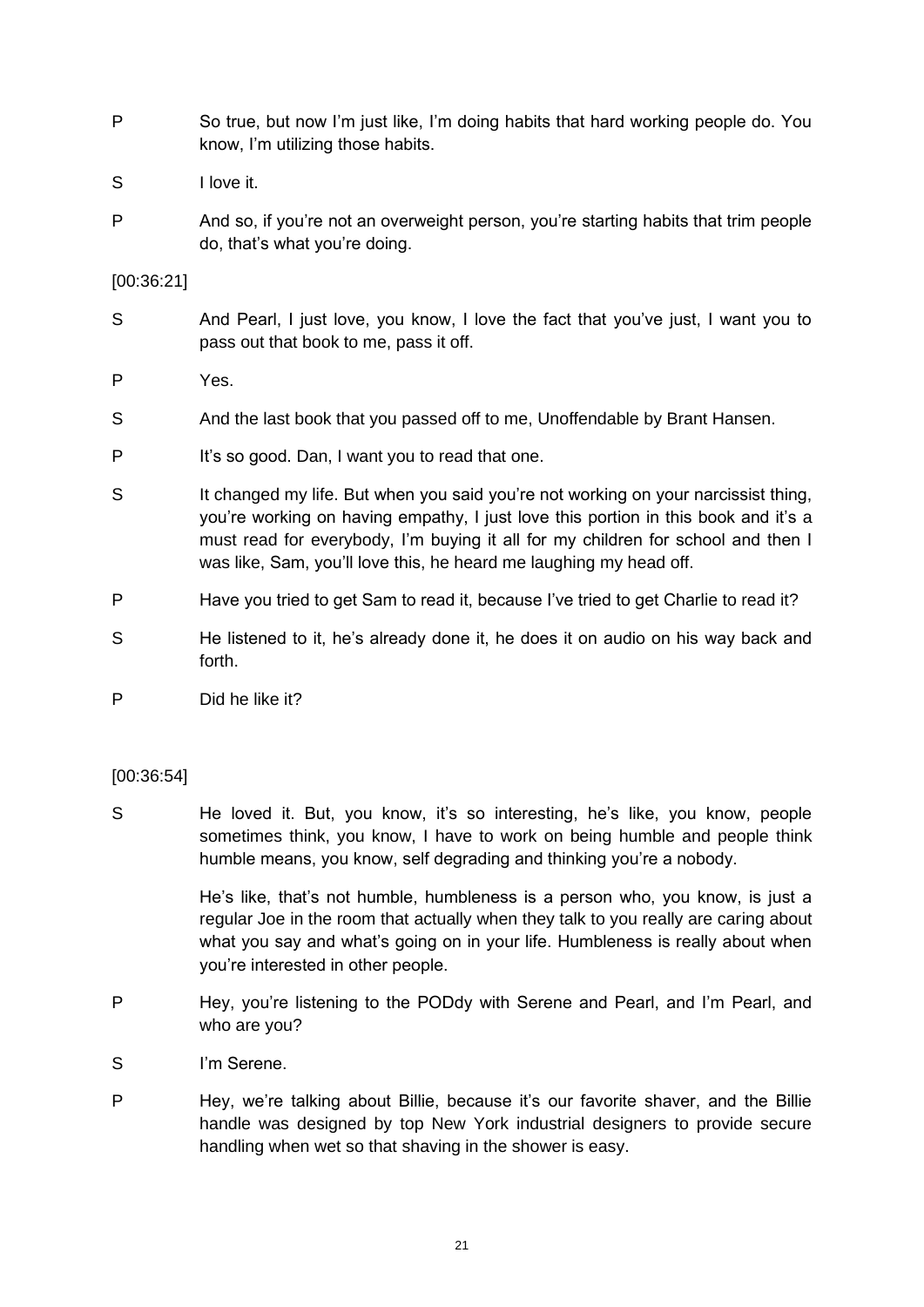- P We talk about Billie a lot, because we love Billie. Billie delivers premium razors directly to you for half the price of what you'd find in the store.
- S And you don't have to get a key, find the old lady to get the key to get you your razor. That's a huge thing, I say it every time, because that's why I've switched to Billie.

# [00:37:59]

- P And then you're going to pay more and the razor's not going to be as good.
- S And it's not just the handle for why I love Billie, it's the dooby-whopper that you stick it on in the shower, it's awesome, it's like magnetic and it wants your razor out of your hand, it almost grabs it.
- P Yes, because the other ones slip off.
- S No, they fall off and then your blade falls off your razor and it gets all weird in the puddles at the bottom of your shower and then it's all over from there.
- P Go to mybillie.com to their starter kit, which includes two razor cartridges, a handle, that special design one mind you, and their magic magnetic holders for the shower, that's what Serene was talking about.
- S That's the dooby-whopper. For only \$9, you get all that for only \$9, you get four refill blades, every one, two or three months, based on how often you shave.
- P Each razor cartridge includes five American-made blades encased in Aloe shave soap for the smoothest shave that's gentle on sensitive skin.
- S And do you know what else, Pearl?
- P What?

# [00:39:03]

- S Do you know what I like about it, those blades aren't shoved all closely close together, they have the proper amount of space so that the hair, sorry for the imagination there, but it doesn't get all stuck and all caught and then it gets all, like, it won't work anymore.
- P And you have to do a special cleanse under your shower, you have to destroy your shower peace, because you're trying to cleanse your razor.
- S You're bashing your razor on the side of its head on the bottom of your shower floor to get all the gunk out.
- P I know, that's just too visual. Billie is an Allure Best Beauty winner and on Nylon's Beauty Hitlist, because Billie is the brand that finally got women's razors right. Get free shipping always with Billie, skip, adjust or cancel your subscription anytime, because some of us shave more than others. Serene shaves less, but more power to her.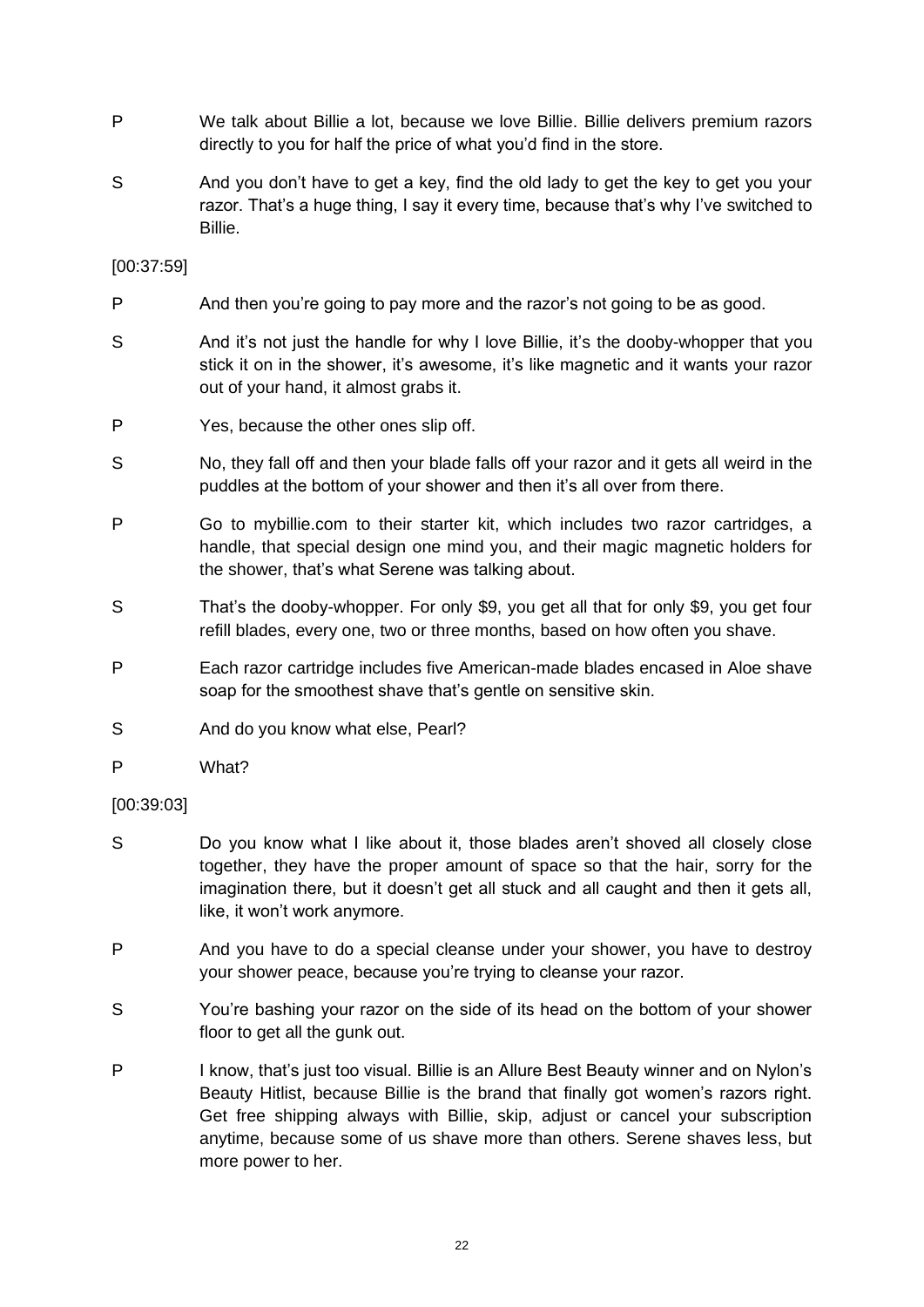- S Go to mybillie.com/trimhealthy for 10% off your razor. Get the best razor you will ever own for half the price of razors in the store. Plus shipping is always free.
- P And there is a limited time special offer, go now to save 10% off your razor at mybillie.com/trimhealthy, that is spelled M Y B I L L I E.com/trimhealthy.

[00:40:17]

- S This is the PODdy with Serene...
- P And Pearl.
- S Get it right, it's PODDY.
- P My husband Charlie, I talk about him sometimes, he's just such a great guy, but sometimes our men are good conversation starters for the PODdy. So, he has not a lot of patience when he drives, a little bit of road rage, suddenly, he's the kindest guy to people and then on the road, everybody are idiots. Like people that he'd be so kind when he walks in the gas station, open the door for them, go ahead sir, you know…
- D He might even buy their...
- P He will, he'll buy, he's the guy who tips people 40%, he's the guy that buys people dinner, anyone with a Vet hat on, anything, he'll do. But if they're driving in front of him, they are idiots.
- S Did you love that part of that book?
- P Yes.
- D That same, that same veteran.

# [00:41:06]

- P So, I want my husband to read this book, because then I think all our driving will be peaceful occasions from now on, if he could only read it. But, Serene, my husband won't, I mean, I can't get him to read books.
- S Maybe he'll listen, can he listen?
- P Because then he thinks I'm trying to improve him.
- S No, but could he listen?
- P No, he'll still think I'm trying to improve him.
- D Because you are.
- P I know.
- D That's the truth.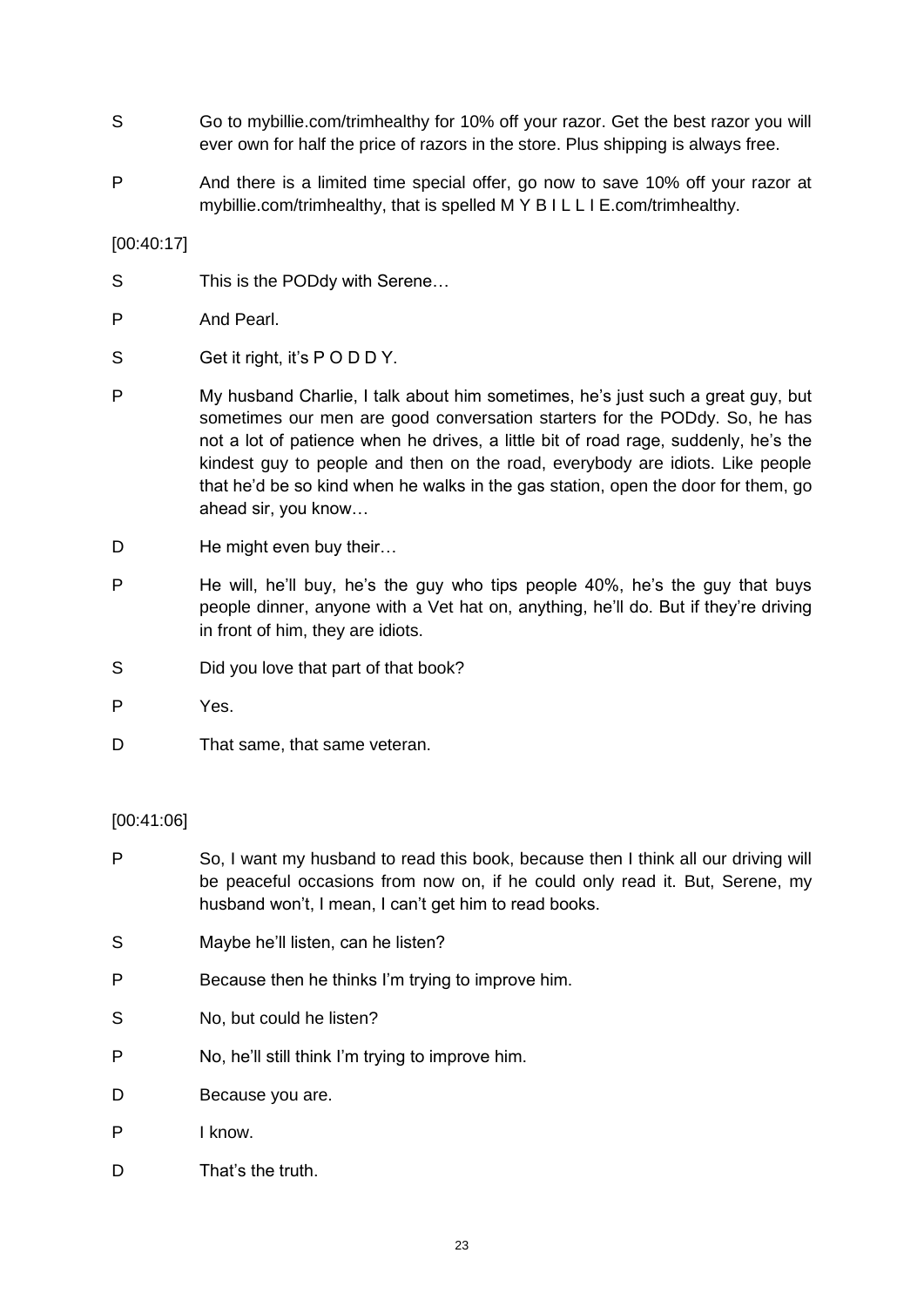- P I love the way he is, but I just want a more peaceful driving partner.
- S I've talked to my teenage boys now about this particular excerpt in the book, I love it, he was saying how we're always, we're offended by other people, but we're never offended at ourselves.

[00:41:38]

- P Because we're right, because we're always right.
- S Because we don't know how to be intellectually honest with ourselves, because even the Bible says, you know, who can know even their own heart, right. And so how can we, we can't even judge our heart, how can we judge other peoples.
- P But it's so interesting, because he was saying how he was, you know, coming out of some intersection, blah-blah-blah, and somebody was in the wrong whatever and he was like, idiot, what an idiot. And then the next day he was doing the same thing that the idiot was doing, like happened to do the same thing, but the guy who was in his spot, of yesterday, was like, idiot, what an idiot. Like, no matter, no one could do anything right on the road, everyone else was an idiot, but never him.
- P So, I keep telling my boys, you know, because they're always like at each other's throat, teenage boys, they've got that testosterone, I mean, they're lovely to everybody else, but
- P Teenage boys that are brothers have special sorts of physical rage at one another. Do your boys, Danny?
- D Total rage.
- P They love each other, like they're so in love, they're best friends, but man they, their instincts are to punch and...

[00:42:41]

- D No one else from the outside could come and hurt their brother.
- S No way.
- D But they will, like, mentally torture, like to the point of, like, could affect their life.
- P Yes, I know, my Noble, my precious Noble, who now has grown out of it, okay, so now my boys, like my oldest is 21, completely grown out of that, they're kind to each other. But back when they were middle-teens, I don't know what it is, something in their brains, Noble would literally run after his brothers, kill, kill, like he wanted, like it was a blind rage that came over him and he would just charge through the woods and they would run miles away from him, because he was going to kill them.
- S He was a special, particular special kind.
- P Now, he's the most calmest, kindest boy you could ever meet.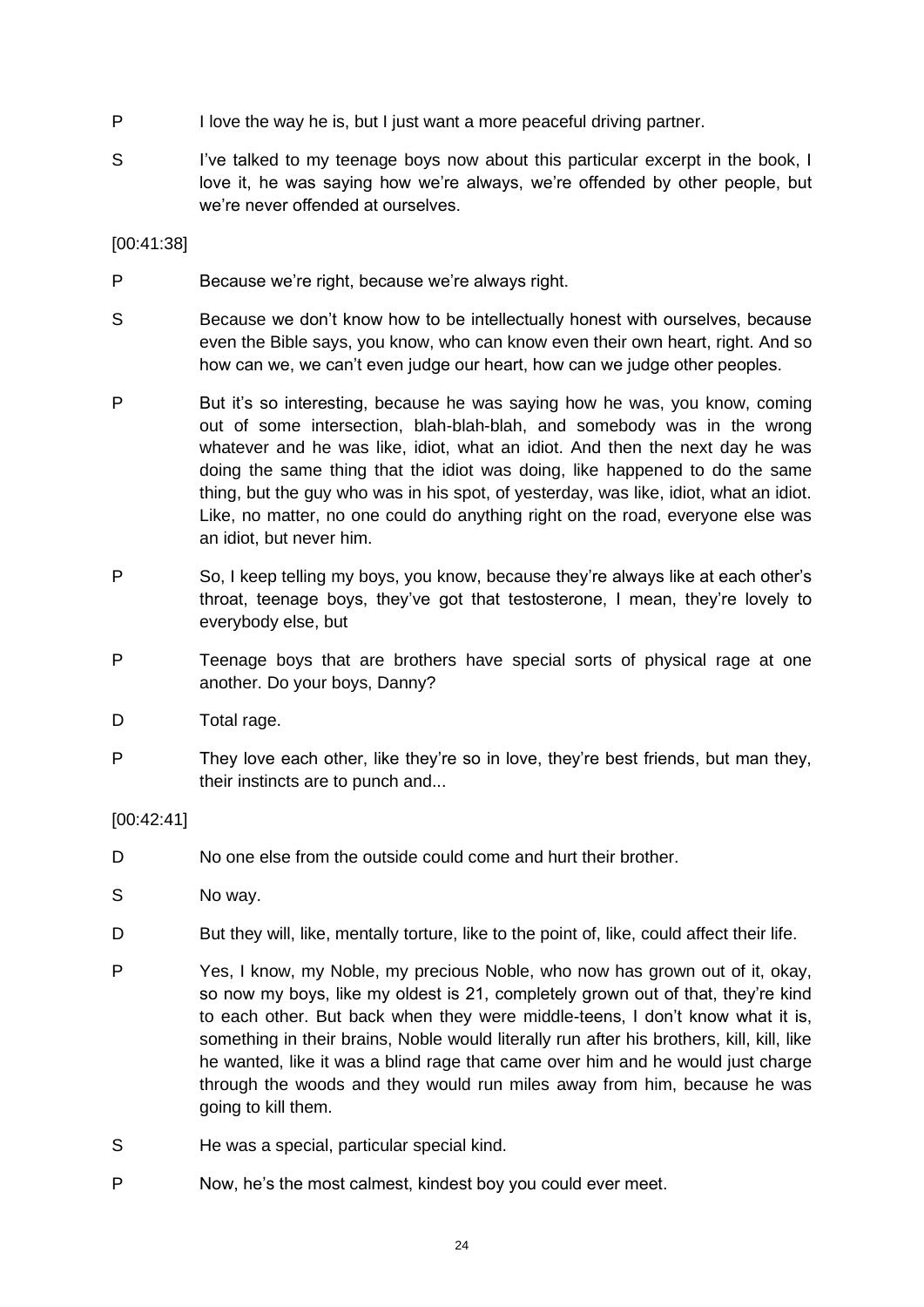D You know what, because he answered all those questions he was asking at that time about his chest being big enough and does he have skinny wrists.

[00:43:36]

- S Well, that was the problem, because all his brothers were, like, these little skinny guys who's six-pack could show through, but he was a man of brawn, he's broad, he was just naturally, he didn't have an ounce of fat of him, he was just brawn and much bigger and broader and taller. But because of that maybe the six-pack didn't shine through all the time. Remember he'd come back from trying under-armor along with his older brother and he had blind raged the whole way home.
- D My son, my oldest is 14, but not a day passes that he doesn't try to see if his handshake can hurt me, not one day, every time I get, I walk through the door he's either shoving his chest in my face, his bare chest, I'm like, get your birdcage out of here. Like, in his mind he is a big man, because he looks at other people his age and he's actually bigger than them, he's big for his age. And then he gets home and he comes and he shoves his chest and he comes to do a big handshake and looks, like hardcore looks me in the eye. And every time I'm just like, dude, you're there, this is strength. I let him know, I answer, I confirm, because I know the question he's asking. And I did, I used to, kind of, put him down a little, like, the bird chest comment, I don't actually say that, that's for the podcast, but that was, kind of, in my mind, to, like, let him know he can't take his dad. And then I just started to think… Because he knows he can't take me. So, I just started pretending, I'm like, dude, you can take me now, and he knows he can't. But those words are like milk and honey to a 14-year old boy.
- S Yes, that's so beautiful.
- D But that's why they trash their brother, is they're trying to answer those questions, like am I just ferocious and can I handle life and anything that comes my way and surely this younger brother is where that is…
- S So, I was trying to, you know, around for our listeners and I was just trying, I was lost, but now... [Overtalking]. I derailed us, but then I realized, it's right there Dan, it's bringing out the gold in the people, it's seeing the gold, it's like, oh that's strength man. Instead of being offended by their absolute bruteness of jerkism, you know, see where it's coming from and then bring…
- P It's like in that book of Brant Hansen, right, he was talking about that real jerk of a rough crude guy he had to work with and how, you know, everyone was just, oh how do we just come to work every night with this psycho, he's just miserable to be with.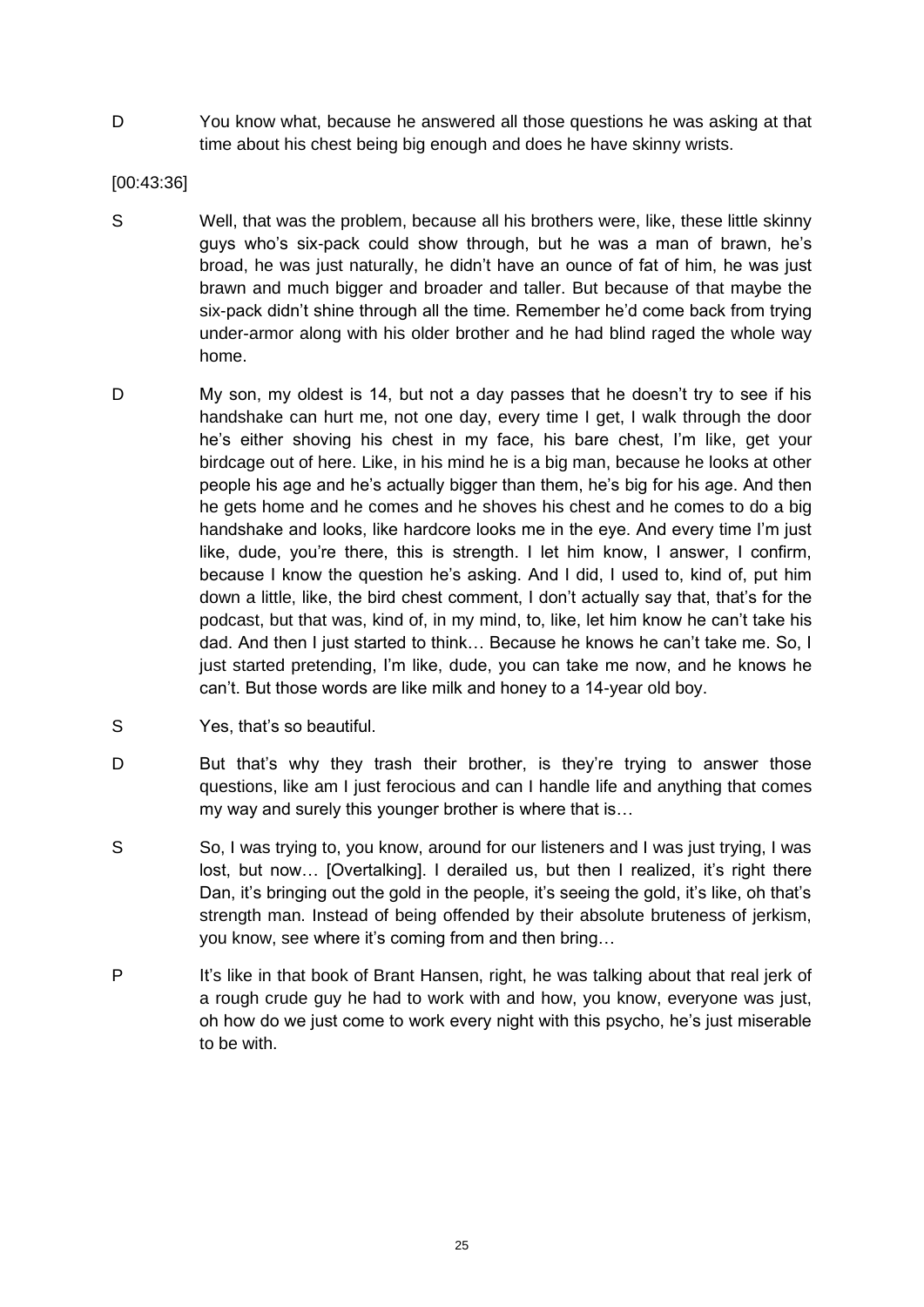# [00:45:59]

- P But this other guy was so well put together and wonderful, even more than Brant, and was just so kind to this brute of a drongo and he ended up making him a present and giving him a plaque of his glory days, he was a brute because all has been and washed up and he was just, like, insecure. But this guy gives him a plaque of his glory days, it was a magazine cover of when he was in, like, some softball team or whatever and it just made the guy melt and cry and change his whole life. But, you see, when we see gold in them and just bring them out.
- P We're on a sort of a different, and I know we've got to go, but something about that book Unoffendable, and what's funny is Serene and I are writing this book called I'm That Girl, okay, and we read this book Unoffendable now, but there were similar things in I'm That Girl, so I don't want people to think that we read the book Unoffendable and wrote what we did in I'm That Girl, it was already there. One thing that helped me so much, because he's a radio show host, he's on the radio all the time, Brant Hansen, I've never heard his show, but hopefully we sell him a few books. But anyway he was talking about the feedback he gets as a radio host because all the letters he gets sent, you know, about something he said. What was it that…?
- S Can I tell you, okay apparently he had this little segment where he plays ukulele and sings like an old song from way back when and then maybe like a Christian, kind of, youth group song and people have to sing along and guess what the title is or something, I don't know if that's exactly it, but that's what I remember.

# [00:47:37]

- S And so he was doing that and he'd get letters, he'd get phone texts or whatever and it would be like, I'm disappointed, it totally proves to me that you only like to practice the worldly songs, because you sound so much better on the worldly songs than you do on the Christian songs, totally disappointed. And he's like, what on my ukulele, on my piano accordion, I actually sang Danger Zone too well.
- P And everything he said he would get different emails about, I really liked what you said there, someone could say, and the whole something so opposite, someone even said to him, you know, when you talk to female callers, I hate the flirty tone you do. And he's like, all the things that people can say to you, that hurt me the most, because I've had one wife, I love her to death, I don't even know how to flirt, you know, I'm just one of those guys, I don't know how to flirt, I'm on the spectrum. But it made me feel so good, all the products we've put out, this PODdy itself, right, we've received so much…